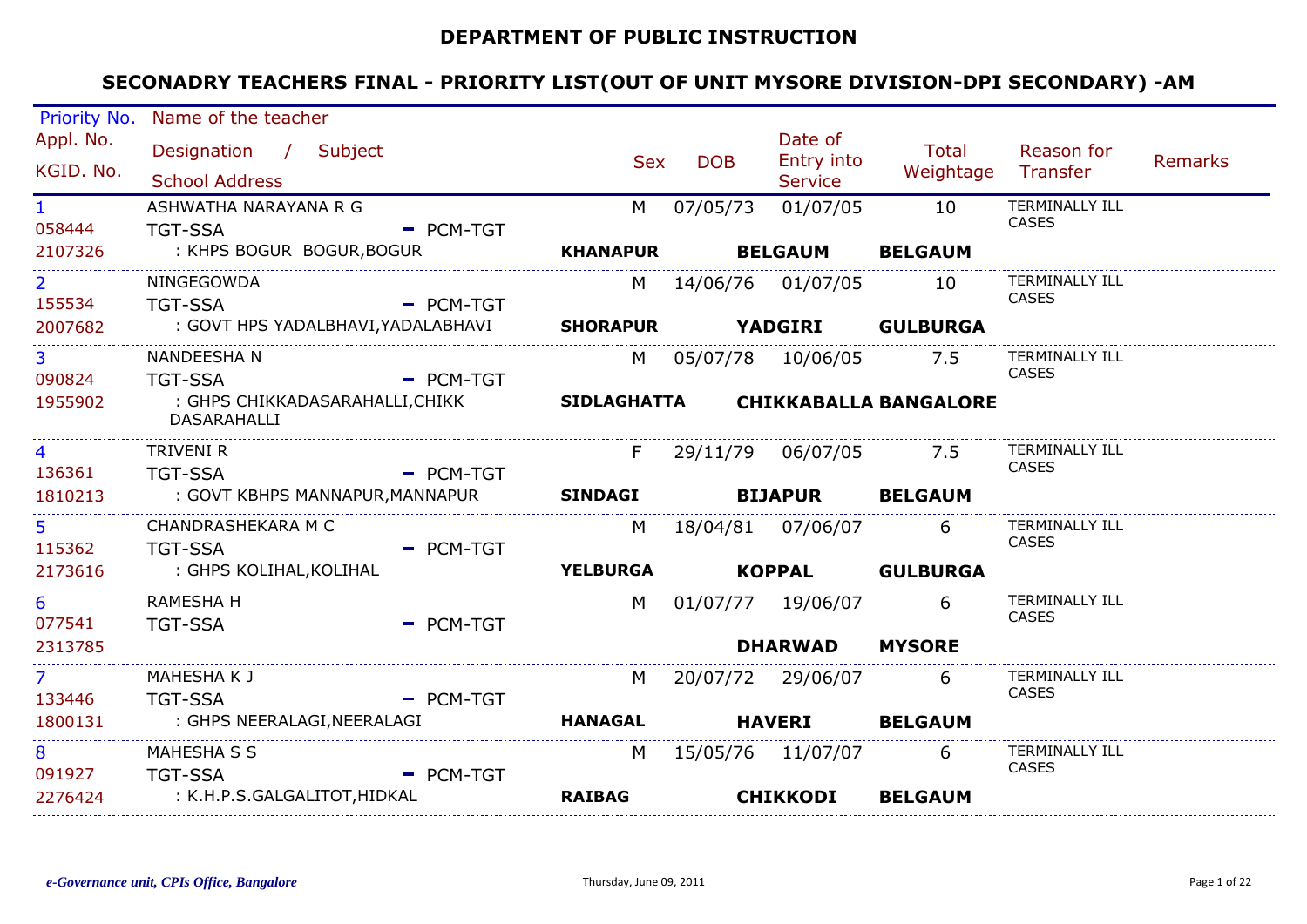| Priority No.              | Name of the teacher                                         |                   |                    |            |                                  |                              |                                                         |                |
|---------------------------|-------------------------------------------------------------|-------------------|--------------------|------------|----------------------------------|------------------------------|---------------------------------------------------------|----------------|
| Appl. No.<br>KGID. No.    | Designation / Subject<br><b>School Address</b>              |                   | <b>Sex</b>         | <b>DOB</b> | Date of<br>Entry into<br>Service | Total<br>Weightage           | Reason for<br>Transfer                                  | <b>Remarks</b> |
| 9<br>050276               | SURESHA S R<br><b>TGT-SSA</b>                               | $=$ PCM-TGT       | M                  | 22/02/71   | 23/07/07                         | 6                            | <b>TERMINALLY ILL</b><br>CASES                          |                |
| 2252173                   | : GHPS DAMAMALLI, DAMAMALLI                                 |                   | <b>HIREKERUR</b>   |            | <b>HAVERI</b>                    | <b>BELGAUM</b>               |                                                         |                |
| 10 <sup>°</sup><br>093755 | MANJUNATH M<br><b>TGT-SSA</b>                               | $=$ PCM-TGT       |                    |            | M 12/08/80 01/09/07              | 6                            | TERMINALLY ILL<br><b>CASES</b>                          |                |
| 2270687                   | : K.H.P.S.KANCHKARWADI,RAIBAG                               |                   | <b>RAIBAG</b>      |            | <b>CHIKKODI</b>                  | <b>BELGAUM</b>               |                                                         |                |
| 11<br>212075              | MAHEBOOBI R ITAGI<br>Assistant Master ( $AM$ ) $-$ PCM URDU |                   | F.                 |            | 20/08/76  02/11/08               | $\overline{4}$               | <b>TERMINALLY ILL</b><br><b>CASES</b>                   |                |
| 2254265                   | : GOVT URDU HIGH SCHOOL<br>HALAGERI, HALAGERI               |                   | <b>RANNEBENNUR</b> |            | <b>HAVERI</b>                    | <b>BELGAUM</b>               |                                                         |                |
| 12 <sup>2</sup><br>165189 | SURESHAKR<br>Assistant Master (AM) - CBZ KANNADA            |                   |                    |            | M 15/06/73 05/09/08              |                              | PHISICALLY<br>HANDICAPPED (>                            |                |
| 2305619                   | : GOVT PU COLLEGE M M<br>HALLI, MARIYAMMANA HALLI           |                   | <b>HOSPET</b>      |            | <b>BELLARY</b>                   | <b>GULBURGA</b>              | 40%)                                                    |                |
| 13<br>023605              | RENUKA M C<br>Assistant Master (AM) - CBZ KANNADA           |                   | F                  |            | 04/04/77 02/05/07                | 8                            | DEFENCE CASES                                           |                |
| 2080590                   | : GHS MELUR,MELUR                                           |                   | <b>SIDLAGHATTA</b> |            |                                  | <b>CHIKKABALLA BANGALORE</b> |                                                         |                |
| 14<br>131327              | SADIQUE BASHA S<br><b>TGT-SSA</b>                           | - LANGUAGE TELUGU | M                  |            | 05/08/72 12/09/94                | 20.5                         | <b>HUSBAND AND</b><br>WIFE BOTH IN<br><b>GOVERNMENT</b> |                |
| 1386572                   | : GMHPBS, TARIKERE,WARD-1                                   |                   | <b>TARIKERE</b>    |            | <b>CHIKKAMANG MYSORE</b>         |                              |                                                         |                |
| 15<br>042138              | <b>MAMATHA R P</b><br>Assistant Master (AM) - PCM KANNADA   |                   | F.                 |            | 22/09/76 12/01/04                | 14                           | <b>HUSBAND AND</b><br>WIFE BOTH IN<br><b>GOVERNMENT</b> |                |
| 1943881                   | : GOVT PU COLLEGE SIRWAR, SIRWAR                            |                   | <b>MANVI</b>       |            | <b>RAICHUR</b>                   | <b>GULBURGA</b>              |                                                         |                |
| 16<br>063001              | <b>BASAVARAJU B</b><br>Assistant Master (AM) - CBZ KANNADA  |                   |                    |            | M 11/02/78 03/02/04              | 14                           | <b>HUSBAND AND</b><br>WIFE BOTH IN                      |                |
| 1935619                   | : GJC KODAMBALLI, KODAMBALLI                                |                   | <b>CHANNAPATNA</b> |            |                                  | <b>RAMANAGARA BANGALORE</b>  | <b>GOVERNMENT</b>                                       |                |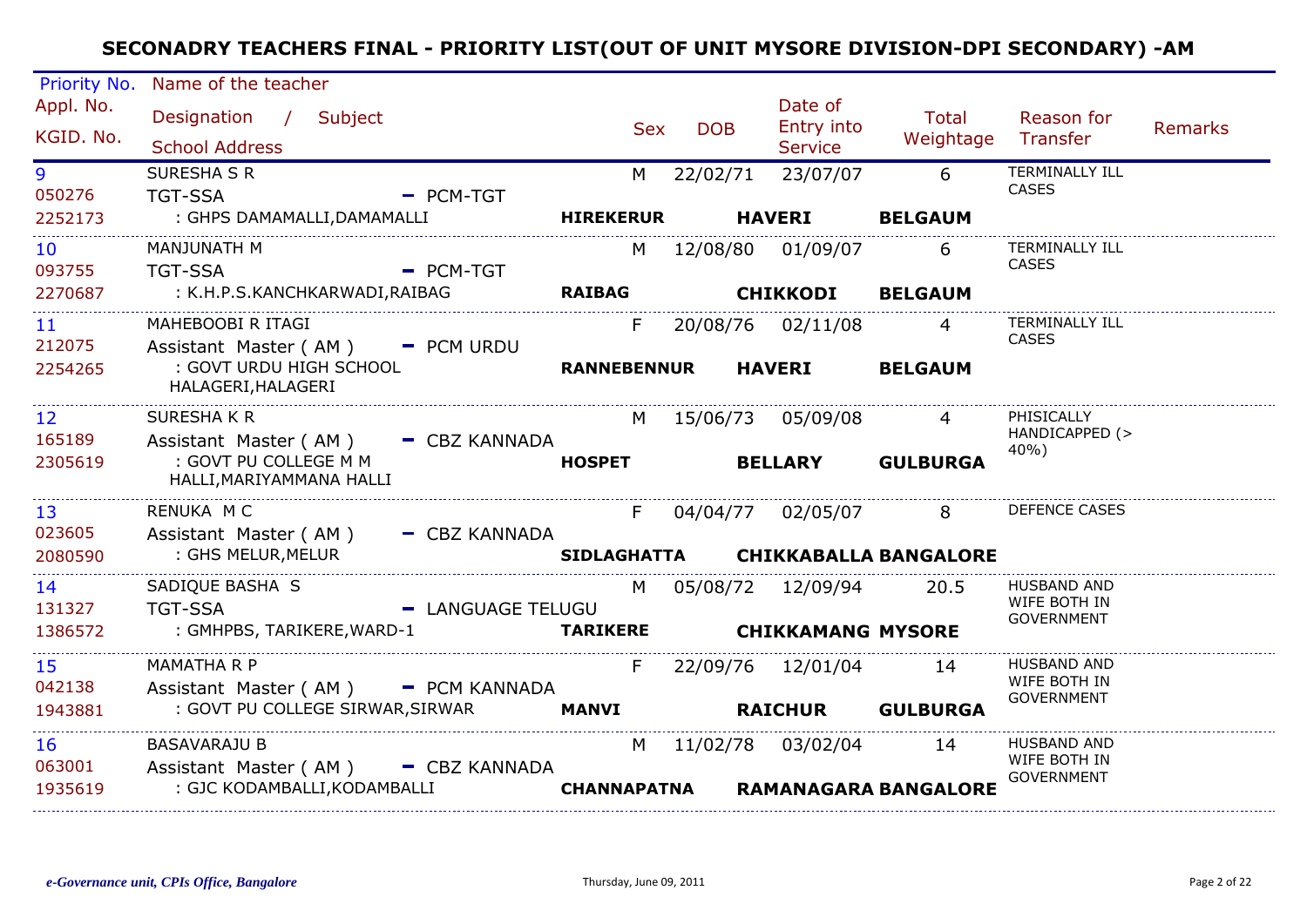| Priority No.                         | Name of the teacher                                                                                           |                     |            |            |                                         |                                        |                                                         |                |
|--------------------------------------|---------------------------------------------------------------------------------------------------------------|---------------------|------------|------------|-----------------------------------------|----------------------------------------|---------------------------------------------------------|----------------|
| Appl. No.<br>KGID. No.               | Designation / Subject<br><b>School Address</b>                                                                |                     | <b>Sex</b> | <b>DOB</b> | Date of<br>Entry into<br><b>Service</b> | Total<br>Weightage                     | Reason for<br>Transfer                                  | <b>Remarks</b> |
| 17 <sup>7</sup><br>055107<br>1908225 | RAVICHANDRA H<br>Assistant Master (AM) - LANGUAGE HINDI<br>: GHS HOSA DAROJI, HOSA DAROJI SANDUR              |                     | M          | 29/03/79   | 12/02/04<br><b>BELLARY</b>              | 14<br><b>GULBURGA</b>                  | <b>HUSBAND AND</b><br>WIFE BOTH IN<br><b>GOVERNMENT</b> |                |
| 18<br>196588<br>1908015              | LOHITH K B<br>Assistant Master (AM) - PCM KANNADA<br>: GOVT HS HUSKUR,HUSKUR                                  |                     | M          |            | 17/05/80  08/01/04                      | 12<br>ANEKAL BANGALORE S BANGALORE     | HUSBAND AND<br>WIFE BOTH IN<br><b>GOVERNMENT</b>        |                |
| 19<br>015782<br>1909183              | LAKSHMANA K S<br><b>TGT-SSA</b><br><b>Example 2</b> PCM-TGT<br>: GHPS MUSTAGATTA (W),MUSTAGATTA               | <b>BELLARY WEST</b> | M          |            | 21/11/74 02/05/05 12                    | <b>BELLARY GULBURGA</b>                | <b>HUSBAND AND</b><br>WIFE BOTH IN<br><b>GOVERNMENT</b> |                |
| 20<br>042131<br>1945385              | SHIVASHANKAR R N<br><b>TGT-SSA</b><br>$=$ PCM-TGT<br>: GHPS NAVALAKAL,NAVALAKAL                               | <b>MANVI</b>        | M          |            | 06/06/75 02/05/05<br><b>RAICHUR</b>     | 12<br><b>GULBURGA</b>                  | <b>HUSBAND AND</b><br>WIFE BOTH IN<br><b>GOVERNMENT</b> |                |
| 21<br>119785<br>2002662              | ASHA M S<br><b>TGT-SSA</b><br>$=$ PCM-TGT<br>: GHPS MEUNDI,MEUNDI                                             | <b>MUNDARAGI</b>    | F.         |            | 30/03/80 02/05/05<br>GADAG BELGAUM      | 12                                     | <b>HUSBAND AND</b><br>WIFE BOTH IN<br><b>GOVERNMENT</b> |                |
| 22<br>125696<br>1954220              | <b>ASHWINI K S</b><br>Assistant Master (AM) - CBZ KANNADA<br>: GHS BOYS HIGH SCHOOL,<br>CHINTAMANI, WARD NO:6 |                     |            |            | F 13/05/76 11/02/04                     | 10<br>CHINTAMANI CHIKKABALLA BANGALORE | <b>HUSBAND AND</b><br>WIFE BOTH IN<br><b>GOVERNMENT</b> |                |
| 23<br>060238<br>1966522              | RAVI A M<br><b>TGT-SSA</b><br>$-$ PCM-TGT<br>: GOVT HPS KANAMUS, KANAMUS                                      | <b>ALAND</b>        | M l        |            | 20/07/75 28/06/05<br><b>GULBARGA</b>    | 10<br><b>GULBURGA</b>                  | <b>HUSBAND AND</b><br>WIFE BOTH IN<br><b>GOVERNMENT</b> |                |
| 24<br>064450<br>2302789              | MAHADEVA C<br><b>TGT-SSA</b><br>$=$ PCM-TGT<br>: GHPS NIDAGURTHI,NIDAGURTHI                                   | <b>SANDUR</b>       | M          |            | 26/08/79 28/06/05<br><b>BELLARY</b>     | 10<br><b>GULBURGA</b>                  | <b>HUSBAND AND</b><br>WIFE BOTH IN<br><b>GOVERNMENT</b> |                |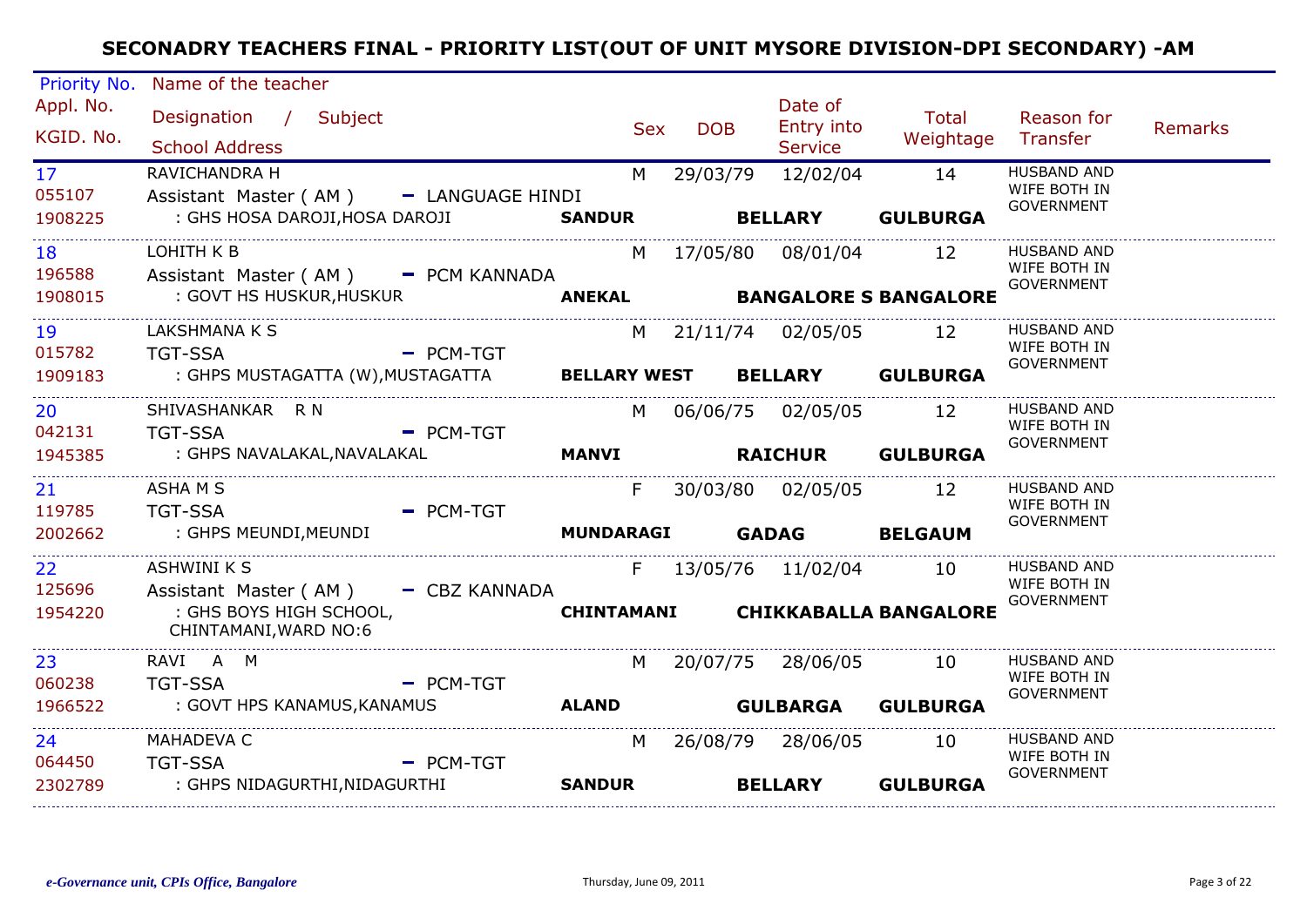| Priority No.                                 | Name of the teacher                                                                             |                |                       |               |                                         |                                 |                                                         |                |
|----------------------------------------------|-------------------------------------------------------------------------------------------------|----------------|-----------------------|---------------|-----------------------------------------|---------------------------------|---------------------------------------------------------|----------------|
| Appl. No.<br>KGID. No.                       | Designation / Subject<br><b>School Address</b>                                                  |                | <b>Sex</b>            | <b>DOB</b>    | Date of<br>Entry into<br><b>Service</b> | Total<br>Weightage              | Reason for<br>Transfer                                  | <b>Remarks</b> |
| 25 <sub>2</sub><br>041401<br>1966876         | MALLIKARJUNA S J<br><b>TGT-SSA</b><br>: GOVT HPS MOGALA, MOGALA                                 | $=$ PCM-TGT    | M<br><b>CHITTAPUR</b> | 09/11/80      | 29/06/05<br><b>GULBARGA</b>             | 10<br><b>GULBURGA</b>           | <b>HUSBAND AND</b><br>WIFE BOTH IN<br><b>GOVERNMENT</b> |                |
| 26<br>182840<br>1936905                      | PRATHIMA N R<br><b>TGT-SSA</b><br>: G HPS ACHALU,ACHALU                                         | - PCM-TGT      | $F =$                 |               | 21/09/78 01/07/05 10                    | KANAKAPURA RAMANAGARA BANGALORE | <b>HUSBAND AND</b><br>WIFE BOTH IN<br><b>GOVERNMENT</b> |                |
| 27<br>203881<br>1797846                      | M R SURESH<br><b>TGT-SSA</b><br><b>Example 2</b> PCM-TGT<br>: GHPS CHILLUR BADNI, CHILLURBADANI |                | <b>SAVANUR</b>        | <b>HAVERI</b> | M 02/01/75 02/07/05 10                  | <b>BELGAUM</b>                  | <b>HUSBAND AND</b><br>WIFE BOTH IN<br><b>GOVERNMENT</b> |                |
| 28<br>091590<br>2104681                      | VIJAYA KUMAR NAYAK H J<br><b>TGT-SSA</b><br>: K.H.P.S.,BYAKUD                                   | $=$ PCM-TGT    | M<br><b>RAIBAG</b>    |               | 22/06/76 02/07/05<br><b>CHIKKODI</b>    | 10<br><b>BELGAUM</b>            | <b>HUSBAND AND</b><br>WIFE BOTH IN<br><b>GOVERNMENT</b> |                |
| _________________<br>29<br>116626<br>2271736 | <b>RAMESH G</b><br><b>TGT-SSA</b><br>: KHPS CHUNCHAWAD<br>CHUNCHWAD, CHUNCHWAD                  | $=$ PCM-TGT    | M<br><b>KHANAPUR</b>  |               | 20/07/77 02/07/05<br><b>BELGAUM</b>     | 10<br><b>BELGAUM</b>            | <b>HUSBAND AND</b><br>WIFE BOTH IN<br><b>GOVERNMENT</b> |                |
| 30<br>220462<br>1797887                      | SOMASHEKHARA B H<br><b>TGT-SSA</b><br><b>Example 2 PCM-TGT</b><br>: GHPS KALIWAL,KALIWAL        | <b>SAVANUR</b> |                       | <b>HAVERI</b> | M 21/07/78 02/07/05 10                  | <b>BELGAUM</b>                  | <b>HUSBAND AND</b><br>WIFE BOTH IN<br><b>GOVERNMENT</b> |                |
| 31<br>080742<br>1796690                      | KRISHNAMURTHY M N<br>Assistant Master (AM) - PCM KANNADA<br>: GHPS KUMMUR, KUMMUR               |                | M<br><b>BYADAGI</b>   | <b>HAVERI</b> | 15/07/80  02/07/05                      | 10<br><b>BELGAUM</b>            | <b>HUSBAND AND</b><br>WIFE BOTH IN<br><b>GOVERNMENT</b> |                |
| 32 <sub>2</sub><br>003940<br>1945887         | SHASHISHANKAR H M<br><b>TGT-SSA</b><br>: GHPS BANGALICALONY 4,SINDHANUR                         | $=$ PCM-TGT    | M<br><b>SINDHANUR</b> |               | 31/03/70  04/07/05<br><b>RAICHUR</b>    | 10<br><b>GULBURGA</b>           | <b>HUSBAND AND</b><br>WIFE BOTH IN<br><b>GOVERNMENT</b> |                |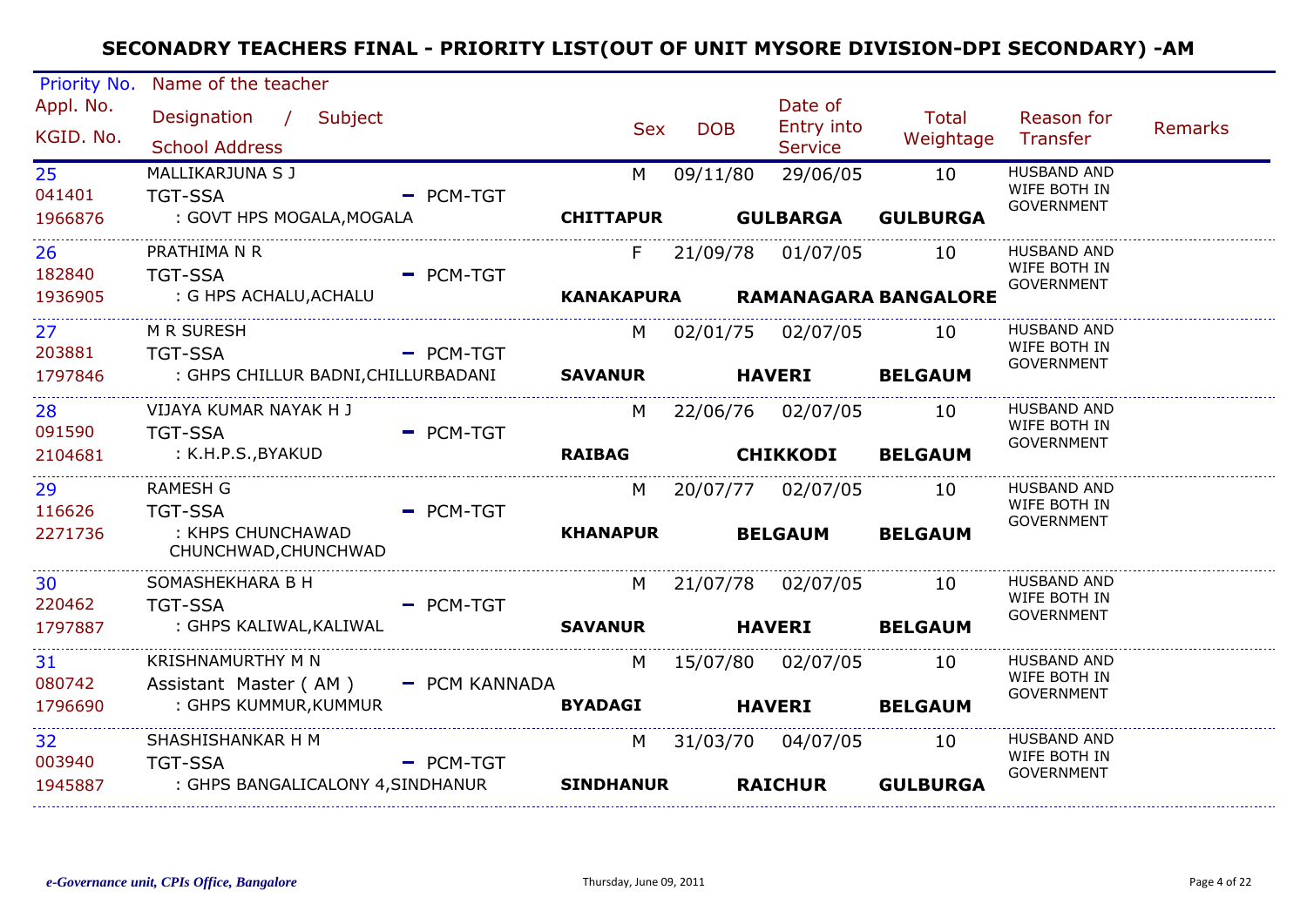| Priority No.                  | Name of the teacher                                                 |             |                                                                                                                                                                                                                                |            |                               |                             |                                   |                |
|-------------------------------|---------------------------------------------------------------------|-------------|--------------------------------------------------------------------------------------------------------------------------------------------------------------------------------------------------------------------------------|------------|-------------------------------|-----------------------------|-----------------------------------|----------------|
| Appl. No.<br>KGID. No.        | Designation / Subject                                               |             | <b>Sex</b>                                                                                                                                                                                                                     | <b>DOB</b> | Date of<br>Entry into         | Total<br>Weightage Transfer | Reason for                        | <b>Remarks</b> |
|                               | <b>School Address</b>                                               |             |                                                                                                                                                                                                                                |            | <b>Service</b>                |                             |                                   |                |
| 33                            | SHOBHA K N                                                          |             | F                                                                                                                                                                                                                              | 20/10/77   | 04/07/05 10                   |                             | <b>HUSBAND AND</b>                |                |
| 028419                        | <b>TGT-SSA</b>                                                      | $-$ PCM-TGT |                                                                                                                                                                                                                                |            |                               |                             | WIFE BOTH IN<br><b>GOVERNMENT</b> |                |
| 2272119                       | : K.H.P.S.,BEKKERI                                                  |             |                                                                                                                                                                                                                                |            | RAIBAG CHIKKODI               | <b>BELGAUM</b>              |                                   |                |
| 34                            | PAVITHRA I S                                                        |             | F.                                                                                                                                                                                                                             |            | 11/03/82 04/07/05 10          |                             | <b>HUSBAND AND</b>                |                |
| 030149                        | <b>TGT-SSA</b>                                                      | $-$ PCM-TGT |                                                                                                                                                                                                                                |            |                               |                             | WIFE BOTH IN<br><b>GOVERNMENT</b> |                |
| 2000270                       | : K.H.P.S.,HADIGANAL                                                |             |                                                                                                                                                                                                                                |            | MUDALGI CHIKKODI              | <b>BELGAUM</b>              |                                   |                |
| 35                            | <b>GIRISHA H B</b>                                                  |             | M                                                                                                                                                                                                                              |            | 30/03/73 06/07/05 10          |                             | <b>HUSBAND AND</b>                |                |
| 087901                        | <b>TGT-SSA</b>                                                      | - PCM-TGT   |                                                                                                                                                                                                                                |            |                               |                             | WIFE BOTH IN<br><b>GOVERNMENT</b> |                |
| 2274495                       | : K.H.P.S.,NIPNAL                                                   |             |                                                                                                                                                                                                                                |            | RAIBAG CHIKKODI BELGAUM       |                             |                                   |                |
| 36 7                          | <b>JYOTHI S</b>                                                     |             | F                                                                                                                                                                                                                              |            | 30/05/81 17/03/07 8           |                             | <b>HUSBAND AND</b>                |                |
| 038376                        | Assistant Master (AM) - LANGUAGE HINDI                              |             |                                                                                                                                                                                                                                |            |                               |                             | WIFE BOTH IN                      |                |
| 2115895                       | : GOVT HIGH SCHOOL MADLAPUR, MADLAPUR <b>MANVI RAICHUR GULBURGA</b> |             |                                                                                                                                                                                                                                |            |                               |                             | <b>GOVERNMENT</b>                 |                |
| ----------------------<br>37  | SHREEDEVI B                                                         |             |                                                                                                                                                                                                                                |            | F 26/04/76 26/04/07 8         |                             | <b>HUSBAND AND</b>                |                |
| 048603                        | Assistant Master (AM) - PCM KANNADA                                 |             |                                                                                                                                                                                                                                |            |                               |                             | WIFE BOTH IN<br><b>GOVERNMENT</b> |                |
| 2312420                       | : GHS MADANABHAVI, MADANABHAVI                                      |             |                                                                                                                                                                                                                                |            | DHARWAD DHARWAD BELGAUM       |                             |                                   |                |
| _______________________<br>38 | DINESHA H J                                                         |             |                                                                                                                                                                                                                                |            | M 16/07/71 27/04/07 8         |                             | <b>HUSBAND AND</b>                |                |
| 086623                        | <b>TGT-SSA</b>                                                      | - PCM-TGT   |                                                                                                                                                                                                                                |            |                               |                             | WIFE BOTH IN<br><b>GOVERNMENT</b> |                |
| 2252224                       | : GHPS KOTTIGERI, BANKAPUR WARD NO 20 SHIGGOAN HAVERI BELGAUM       |             |                                                                                                                                                                                                                                |            |                               |                             |                                   |                |
| 39                            | NIRANJANA M J                                                       |             |                                                                                                                                                                                                                                |            | M 20/02/79 27/04/07 8         |                             | <b>HUSBAND AND</b>                |                |
| 130149                        | <b>Example 2</b> PCM-TGT<br><b>TGT-SSA</b>                          |             |                                                                                                                                                                                                                                |            |                               |                             | WIFE BOTH IN<br><b>GOVERNMENT</b> |                |
| 2270439                       | : K.H.P.S.MIDAKNATTI,KHANGAON                                       |             | <b>GOKAK CHIKKODI BELGAUM</b>                                                                                                                                                                                                  |            |                               |                             |                                   |                |
| 40                            | SMT VIDYA SHENOY                                                    |             | F.                                                                                                                                                                                                                             |            | 17/04/83 27/04/07 8           |                             | <b>HUSBAND AND</b>                |                |
| 070132                        | TGT-SSA - PCM-TGT                                                   |             |                                                                                                                                                                                                                                |            |                               |                             | WIFE BOTH IN<br><b>GOVERNMENT</b> |                |
| 2220045                       | : GOVT HPS HONAWAD TOTA NO1,HONAWAD                                 |             |                                                                                                                                                                                                                                |            | BIJAPUR RURAL BIJAPUR BELGAUM |                             |                                   |                |
| 41                            | SHIVAPRASAD C S                                                     |             | M and the set of the set of the set of the set of the set of the set of the set of the set of the set of the set of the set of the set of the set of the set of the set of the set of the set of the set of the set of the set |            | 03/04/79 28/04/07 8           |                             | <b>HUSBAND AND</b>                |                |
| 147880                        | <b>TGT-SSA</b>                                                      | $=$ PCM-TGT |                                                                                                                                                                                                                                |            |                               |                             | WIFE BOTH IN<br><b>GOVERNMENT</b> |                |
| 2252439                       | : GHPS KANCHARAGATTI,KANCHARAGATTI                                  |             | <b>HAVERI</b>                                                                                                                                                                                                                  |            | <b>HAVERI</b>                 | <b>BELGAUM</b>              |                                   |                |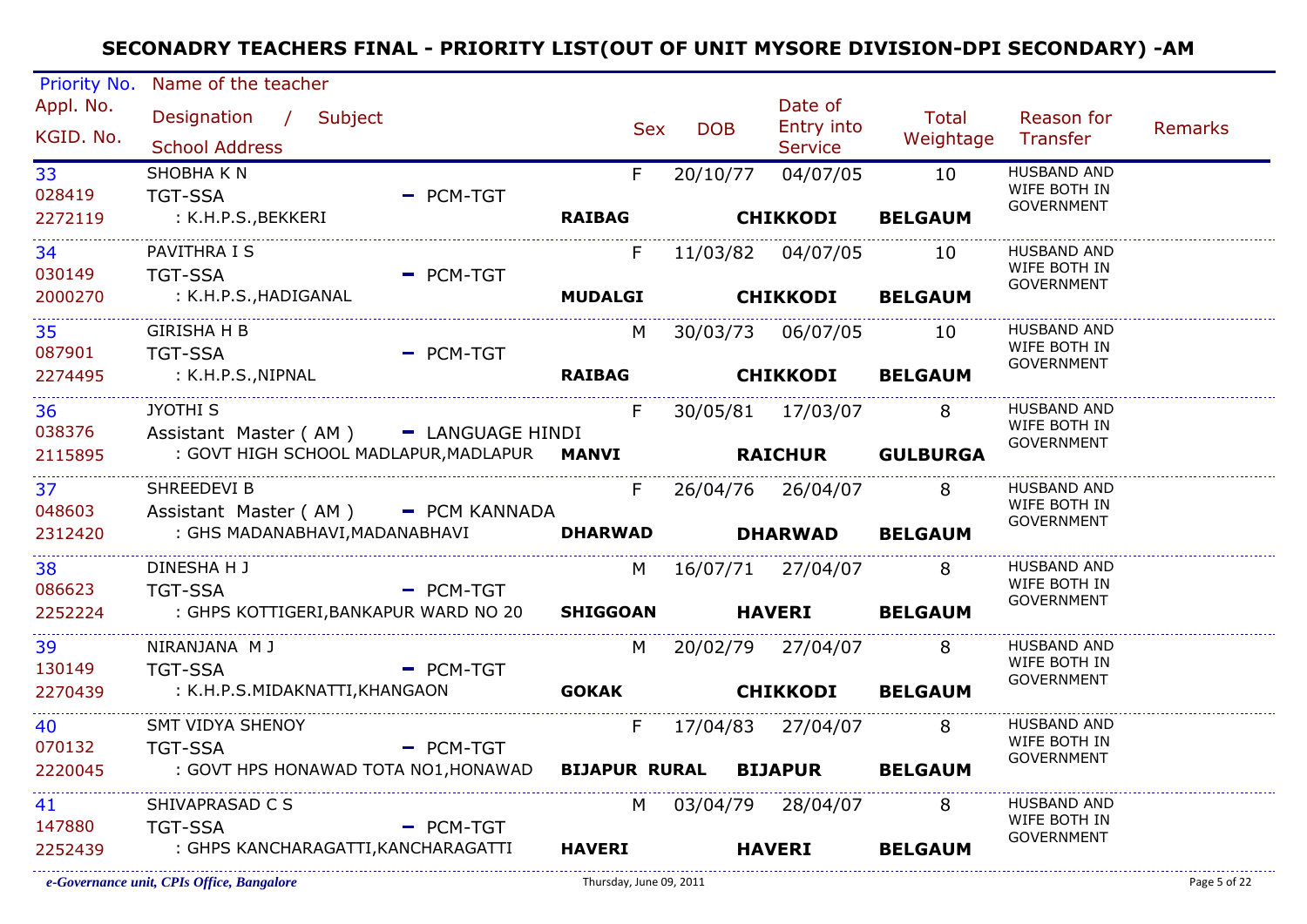| Priority No.            | Name of the teacher                                                                                                                     |                            |                   |                                                  |                                   |                                                         |                |
|-------------------------|-----------------------------------------------------------------------------------------------------------------------------------------|----------------------------|-------------------|--------------------------------------------------|-----------------------------------|---------------------------------------------------------|----------------|
| Appl. No.<br>KGID. No.  | Designation / Subject<br><b>School Address</b>                                                                                          |                            | <b>DOB</b><br>Sex | Date of<br>Entry into<br><b>Service</b>          | <b>Total</b><br>Weightage         | Reason for<br>Transfer                                  | <b>Remarks</b> |
| 42<br>086763<br>1991657 | <b>HEMAVATHI A S</b><br><b>TGT-SSA</b><br><b>Example 2 PCM-TGT</b><br>: GOVT HPS SECANDRAPUR, SECANDRAPUR BIDAR                         | F.                         | 05/06/78          | 02/05/07<br><b>BIDAR</b>                         | 8 <sup>8</sup><br><b>GULBURGA</b> | <b>HUSBAND AND</b><br>WIFE BOTH IN<br><b>GOVERNMENT</b> |                |
| 43<br>058047<br>2265435 | L ATHA H P<br>Assistant Master (AM) - PCM KANNADA                                                                                       |                            |                   | F 25/09/83 02/05/07 8                            | <b>BANGALORE</b>                  | HUSBAND AND<br>WIFE BOTH IN<br><b>GOVERNMENT</b>        |                |
| 44<br>211371<br>1957953 | <b>BHARATHI S</b><br>Assistant Master (AM) - CBZ KANNADA<br>: GHS HALEPALYA TIPTUR W-22,TIPTUR (TMC) TIPTUR TUMKUR BANGALORE<br>WARD 22 |                            |                   | F 20/07/72 22/03/04 7                            |                                   | <b>HUSBAND AND</b><br>WIFE BOTH IN<br><b>GOVERNMENT</b> |                |
| 45<br>006662<br>2252214 | <b>CHANDRASHEKAR M S</b><br>$\overline{P}$ PCM-TGT<br><b>TGT-SSA</b><br>: GHPS IBRAHIMPUR, IBRAHIMPUR <b>SHIGGOAN HAVERI BELGAUM</b>    |                            |                   | M 12/03/75 27/04/07 6                            |                                   | <b>HUSBAND AND</b><br>WIFE BOTH IN<br><b>GOVERNMENT</b> |                |
| 46<br>024248<br>2040355 | MANJULA H S<br>Assistant Master (AM) - CBZ KANNADA<br>: GJC KOONAGAL, KOONAGALLU <b>KAMANAGARA RAMANAGARA BANGALORE</b>                 |                            |                   | F 06/09/77 30/04/07 6                            |                                   | <b>HUSBAND AND</b><br>WIFE BOTH IN<br><b>GOVERNMENT</b> |                |
| 47<br>091004<br>2267298 | <b>RAVI S E</b><br>Assistant Master (AM) - CBZ KANNADA<br>: GHS BALEMARANAHALLI, BALEMARANAHALLI BHADRAVATI SHIMOGA BANGALORE           |                            |                   | M 21/07/78 02/05/07 6                            |                                   | <b>HUSBAND AND</b><br>WIFE BOTH IN<br><b>GOVERNMENT</b> |                |
| 48<br>081295<br>2251780 | PARAMESHA K S<br>- PCM-TGT<br><b>TGT-SSA</b><br>: GHPS VANHALLI,VANAHALLI                                                               |                            |                   | M 08/09/75 08/06/07 6<br>SHIGGOAN HAVERI BELGAUM |                                   | <b>HUSBAND AND</b><br>WIFE BOTH IN<br><b>GOVERNMENT</b> |                |
| 49<br>084085<br>2222644 | <b>USHA S</b><br><b>TGT-SSA</b><br>$=$ PCM-TGT<br>: GOVT KGHPS TANGADAGI,TANGADAGI                                                      | $F =$<br><b>MUDDEBIHAL</b> |                   | 17/05/73  12/06/07<br><b>BIJAPUR</b>             | 6<br><b>BELGAUM</b>               | HUSBAND AND<br>WIFE BOTH IN<br>GOVERNMENT               |                |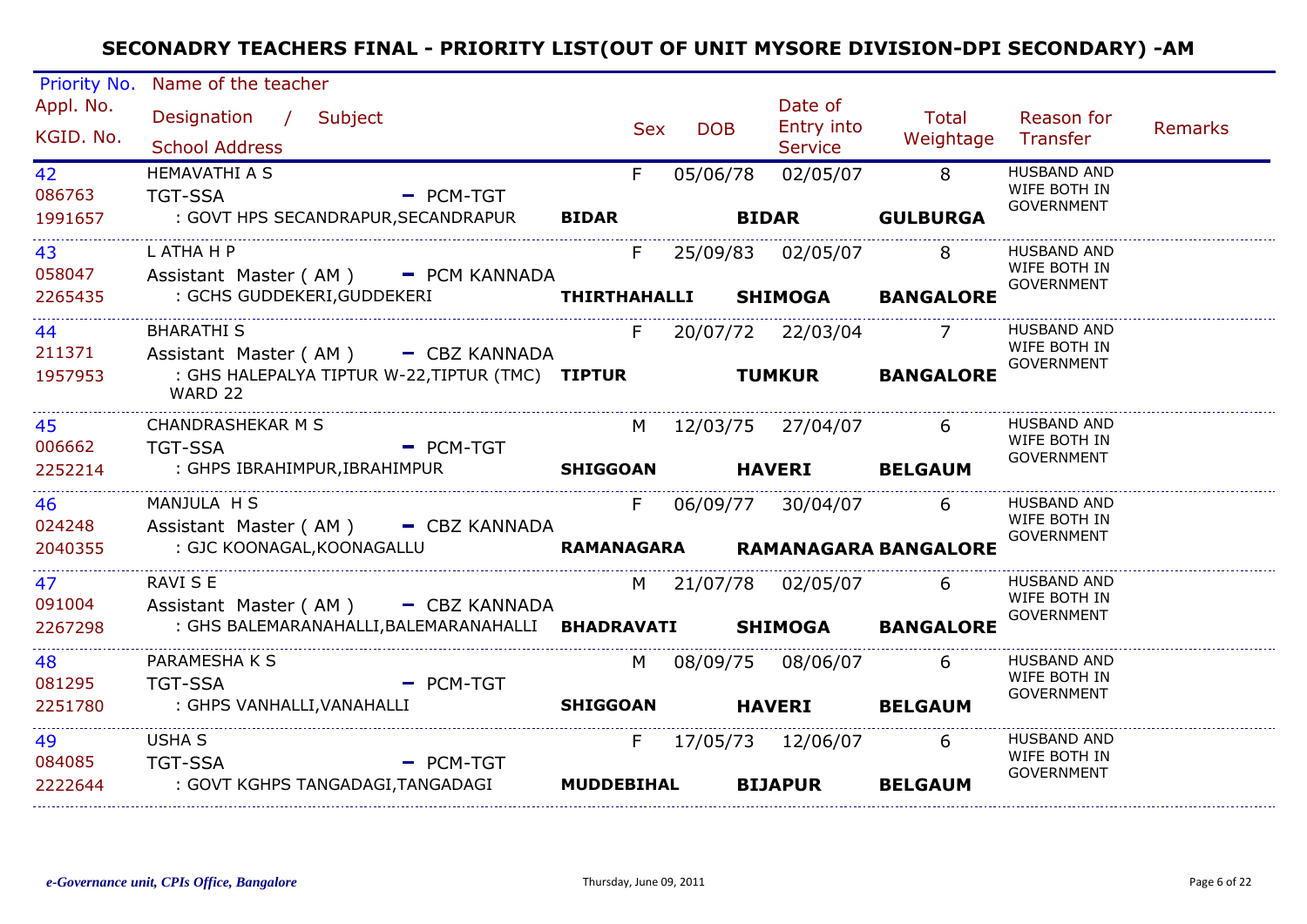| Priority No.            | Name of the teacher                                      |                            |            |                               |                             |                                    |         |
|-------------------------|----------------------------------------------------------|----------------------------|------------|-------------------------------|-----------------------------|------------------------------------|---------|
| Appl. No.               | Designation / Subject                                    |                            |            | Date of                       | Total                       | Reason for                         |         |
| KGID. No.               | <b>School Address</b>                                    | <b>Sex</b>                 | <b>DOB</b> | Entry into<br>Service         | Weightage Transfer          |                                    | Remarks |
|                         | PRASANNA NAIK G                                          |                            |            |                               | $6\overline{6}$             | <b>HUSBAND AND</b>                 |         |
| 50<br>043201            | Assistant Master (AM) - PCM KANNADA                      |                            |            | M 04/05/81 13/06/07           |                             | WIFE BOTH IN                       |         |
| 2173116                 | : GHS CHIKKAJANTHAKAL, CHIKKAJANTHAKAL GANGAVATHI KOPPAL |                            |            |                               | <b>GULBURGA</b>             | <b>GOVERNMENT</b>                  |         |
|                         |                                                          |                            |            |                               |                             |                                    |         |
| 51                      | <b>SATHISHA</b>                                          |                            |            | M 13/07/70 14/06/07           | 6                           | <b>HUSBAND AND</b><br>WIFE BOTH IN |         |
| 026065                  | <b>TGT-SSA</b><br>$PCM-TGT$                              |                            |            |                               |                             | <b>GOVERNMENT</b>                  |         |
| 2303374                 | : GHPS KARACHIGANUR,KARACHIGANUR                         | SIRUGUPPA BELLARY GULBURGA |            |                               |                             |                                    |         |
| 52 <sub>2</sub>         | <b>SUDHA B N</b>                                         | F                          |            | 12/03/80 14/06/07 6           |                             | <b>HUSBAND AND</b>                 |         |
| 038897                  | <b>TGT-SSA</b><br><b>Example 2 PCM-TGT</b>               |                            |            |                               |                             | WIFE BOTH IN<br><b>GOVERNMENT</b>  |         |
| 2224269                 | : GOVT HPS MAKHANAPUR,MAKHANAPUR                         |                            |            | BIJAPUR RURAL BIJAPUR BELGAUM |                             |                                    |         |
| 53                      | <b>RAVI K</b>                                            |                            |            | M 10/05/75 15/06/07 6         |                             | <b>HUSBAND AND</b>                 |         |
| 047347                  | <b>TGT-SSA</b><br>$-$ PCM-TGT                            |                            |            |                               |                             | WIFE BOTH IN<br>GOVERNMENT         |         |
| 2280744                 | : GOVT HPS BALCHED, BALCHED                              |                            |            | YADGIR YADGIRI GULBURGA       |                             |                                    |         |
| 54                      | NATESHA C                                                |                            |            | M 01/06/72 18/06/07 6         |                             | <b>HUSBAND AND</b>                 |         |
| 100716                  | <b>TGT-SSA</b><br>$=$ PCM-TGT                            |                            |            |                               |                             | WIFE BOTH IN                       |         |
| 2220902                 | : GOVT HPS BANGARAGUND,BANGARAGUND                       |                            |            | MUDDEBIHAL BIJAPUR BELGAUM    |                             | GOVERNMENT                         |         |
| _________________<br>55 | ASHOKA H M                                               |                            |            | M 01/06/81 19/06/07           | 6                           | HUSBAND AND                        |         |
| 005677                  | <b>TGT-SSA</b><br><b>Example 2</b> PCM-TGT               |                            |            |                               |                             | WIFE BOTH IN                       |         |
| 2314350                 | : HPS MALLIGAWAD,MALLIGAWAD                              | <b>HUBLI</b>               |            | DHARWAD BELGAUM               |                             | <b>GOVERNMENT</b>                  |         |
| 56                      | <b>KALA KN</b>                                           | F                          |            | 29/12/82 19/06/07 6           |                             | <b>HUSBAND AND</b>                 |         |
| 027991                  | $-$ PCM-TGT<br><b>TGT-SSA</b>                            |                            |            |                               |                             | WIFE BOTH IN                       |         |
| 2279609                 | : K.H.P.G.S.,MAMDAPUR                                    | <b>GOKAK</b>               |            | <b>CHIKKODI</b>               | <b>BELGAUM</b>              | <b>GOVERNMENT</b>                  |         |
| 57                      | SMITHA P                                                 | F                          |            | 30/11/80 22/06/07             | 6                           | <b>HUSBAND AND</b>                 |         |
| 032126                  | <b>TGT-SSA</b><br>$=$ PCM-TGT                            |                            |            |                               |                             | WIFE BOTH IN                       |         |
| 2278771                 | : K.H.P.S.YALLAPUR (KARGUPPI),KARGUPPI                   | <b>HUKKERI</b>             |            | <b>CHIKKODI BELGAUM</b>       |                             | <b>GOVERNMENT</b>                  |         |
| 58                      | MADHUMALINI                                              | F                          |            | 21/06/82 22/06/07             | 6                           | <b>HUSBAND AND</b>                 |         |
| 167513                  | <b>TGT-SSA</b><br>$=$ PCM-TGT                            |                            |            |                               |                             | WIFE BOTH IN                       |         |
| 2176597                 | : HPS KARIYALA,KARIYALA                                  | <b>HIRIYUR</b>             |            |                               | <b>CHITRADURG BANGALORE</b> | <b>GOVERNMENT</b>                  |         |
|                         |                                                          |                            |            |                               |                             |                                    |         |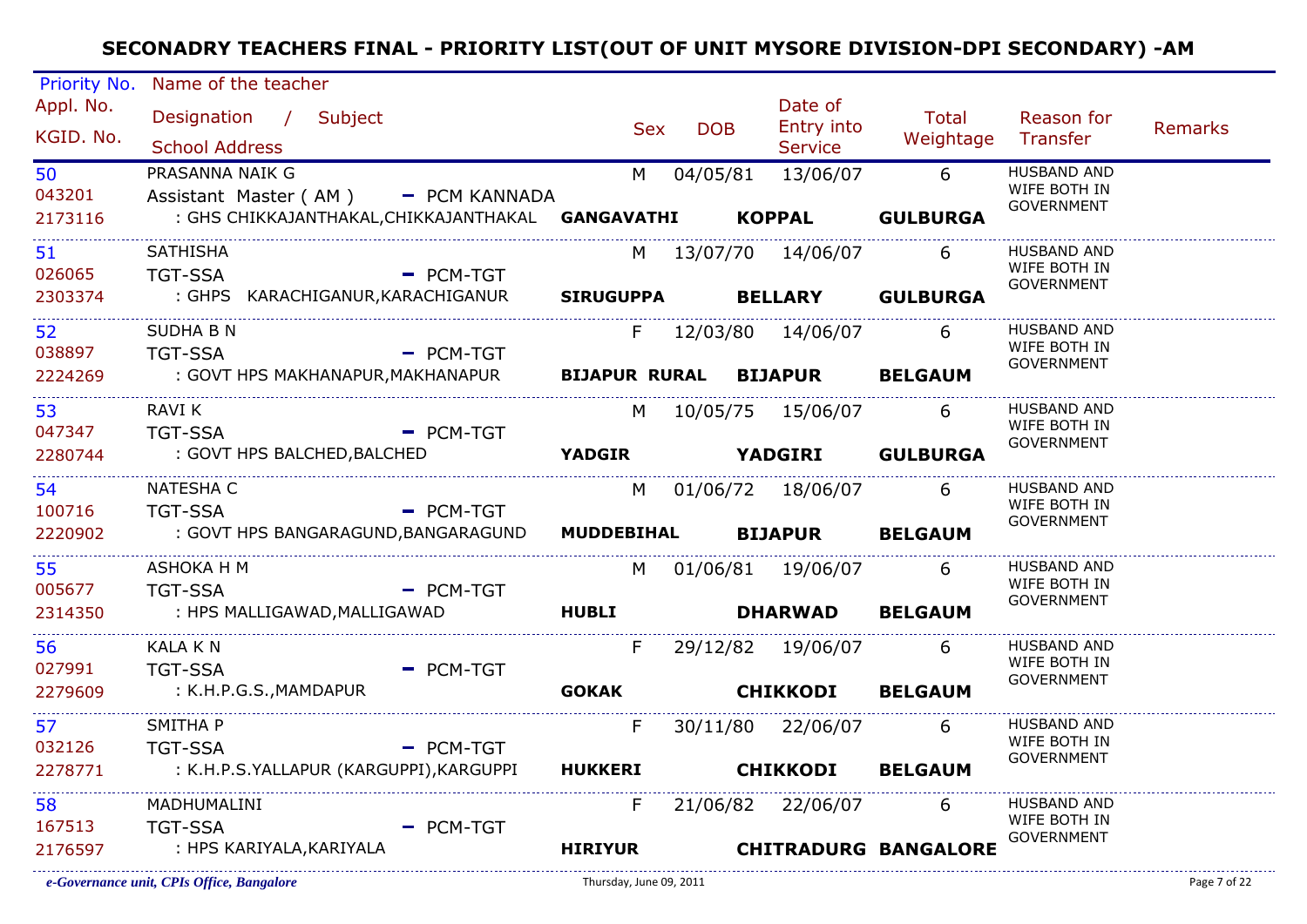| Priority No.           | Name of the teacher                          |                                       |                     |                       |                                |                                    |                |
|------------------------|----------------------------------------------|---------------------------------------|---------------------|-----------------------|--------------------------------|------------------------------------|----------------|
| Appl. No.<br>KGID. No. | Designation / Subject                        | <b>Sex</b>                            | <b>DOB</b>          | Date of<br>Entry into | Total<br>Weightage Transfer    | Reason for                         | <b>Remarks</b> |
|                        | <b>School Address</b>                        |                                       |                     | Service               |                                |                                    |                |
| 59<br>044077           | <b>KRISHNA T N</b><br><b>TGT-SSA</b>         | $=$ PCM-TGT                           | M 25/05/83          | 25/06/07              | $6\overline{6}$                | HUSBAND AND<br>WIFE BOTH IN        |                |
| 2252445                | : GHPS SUTTIKOTI,SUTTAKOTI                   | <b>HIREKERUR</b>                      |                     | <b>HAVERI</b>         | <b>BELGAUM</b>                 | <b>GOVERNMENT</b>                  |                |
| 60                     | <b>KIRAN G</b>                               |                                       | M 05/07/73 26/06/07 |                       | 6                              | HUSBAND AND<br>WIFE BOTH IN        |                |
| 029021                 | <b>TGT-SSA</b>                               | $-$ PCM-TGT                           |                     |                       |                                | <b>GOVERNMENT</b>                  |                |
| 2171709                | : GHPSOMASAGAR,SOMASAGAR                     | GANGAVATHI KOPPAL GULBURGA            |                     |                       |                                |                                    |                |
| 61                     | SHEELA K R                                   | F                                     | 16/07/82 27/06/07   |                       | 6                              | <b>HUSBAND AND</b><br>WIFE BOTH IN |                |
| 008286                 | <b>TGT-SSA</b>                               | $-$ PCM-TGT                           |                     |                       |                                | <b>GOVERNMENT</b>                  |                |
| 2221493<br>.           | : GOVT KBHPS KUCHABAL<br>HOSANAGAR, KUCHABAL | <b>MUDDEBIHAL</b>                     |                     | <b>BIJAPUR</b>        | <b>BELGAUM</b>                 |                                    |                |
| 62                     | KESHAVA MURTHY S B                           |                                       | M 24/03/73 04/07/07 |                       | 6                              | <b>HUSBAND AND</b><br>WIFE BOTH IN |                |
| 132937                 | <b>Example 2 PCM-TGT</b><br><b>TGT-SSA</b>   |                                       |                     |                       |                                | <b>GOVERNMENT</b>                  |                |
| 2340707                | : GHPS NAGARAMADUVU,NAGARAMADUVU             | <b>SHIRHATTI</b>                      |                     | <b>GADAG</b>          | <b>BELGAUM</b>                 |                                    |                |
| 63                     | NANJUNDAPPA S B                              |                                       | M 01/07/76 04/07/07 |                       | -6                             | <b>HUSBAND AND</b><br>WIFE BOTH IN |                |
| 083613                 | Assistant Master (AM) - CBZ KANNADA          |                                       |                     |                       |                                | <b>GOVERNMENT</b>                  |                |
| 2177723                | : GPU COLLEGE HS KOTE, T.N.KOTE              | CHALLAKERE CHITRADURG BANGALORE       |                     |                       |                                |                                    |                |
| 64                     | MAHESH BASAPPA HEGADE                        |                                       | M 31/01/80 04/07/07 |                       | 6                              | <b>HUSBAND AND</b><br>WIFE BOTH IN |                |
| 094329                 | <b>TGT-SSA</b>                               | $-$ PCM-TGT                           |                     |                       |                                | <b>GOVERNMENT</b>                  |                |
| 2271628                | : KHPS HANDUR HULIKOTTAL<br>HANDUR, HANDUR   | <b>KHANAPUR BELGAUM</b>               |                     |                       | <b>BELGAUM</b>                 |                                    |                |
| 65                     | SHIVALINGA NAIKA H R                         | M                                     |                     | 10/07/82 04/07/07     | $6\overline{6}$                | <b>HUSBAND AND</b>                 |                |
| 237679                 | <b>TGT-SSA</b>                               | $=$ PCM-TGT                           |                     |                       |                                | WIFE BOTH IN<br><b>GOVERNMENT</b>  |                |
| 2304398                | : GHPS MUTHKUR,MUTHKUR                       | <b>HALLI</b>                          |                     |                       | HAGARIBOMMANA BELLARY GULBURGA |                                    |                |
| 66                     | SHIVALINGA NAIKA H R                         |                                       | M 10/07/82 04/07/07 |                       | 6                              | <b>HUSBAND AND</b>                 |                |
| 065528                 | <b>TGT-SSA</b>                               | $=$ PCM-TGT                           |                     |                       |                                | WIFE BOTH IN<br><b>GOVERNMENT</b>  |                |
| 2304398                | : GHPS MUTHKUR,MUTHKUR                       | HAGARIBOMMANA BELLARY<br><b>HALLI</b> |                     |                       | <b>GULBURGA</b>                |                                    |                |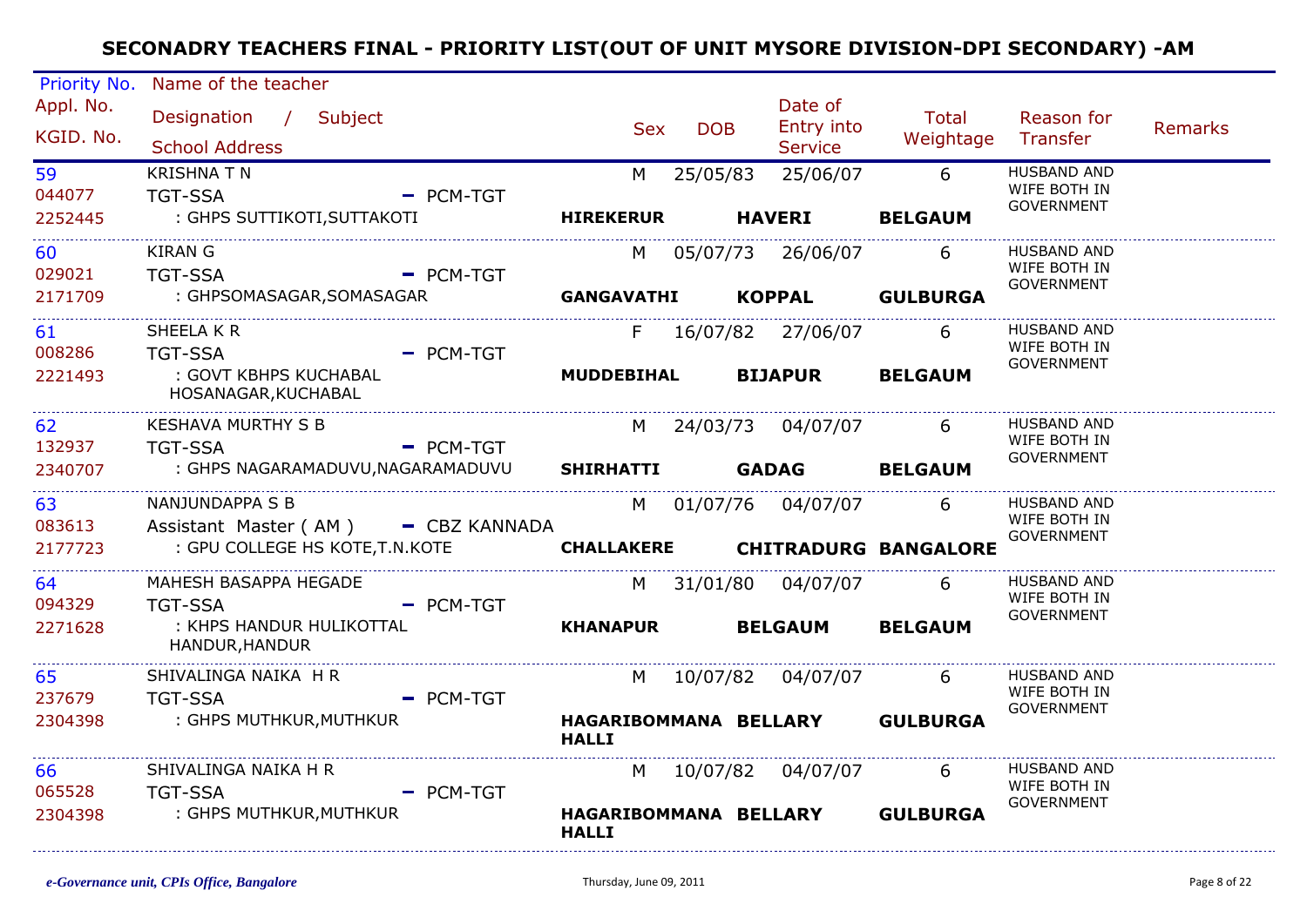| Priority No.           | Name of the teacher                                          |                    |                  |              |                                  |                    |                                                         |                |
|------------------------|--------------------------------------------------------------|--------------------|------------------|--------------|----------------------------------|--------------------|---------------------------------------------------------|----------------|
| Appl. No.<br>KGID. No. | Designation / Subject<br><b>School Address</b>               |                    | <b>Sex</b>       | <b>DOB</b>   | Date of<br>Entry into<br>Service | Total<br>Weightage | Reason for<br>Transfer                                  | <b>Remarks</b> |
| 67<br>080925           | <b>GANESHA B</b><br><b>TGT-SSA</b>                           | $=$ PCM-TGT        | M                | 18/08/76     | 05/07/07                         | $6\overline{6}$    | <b>HUSBAND AND</b><br>WIFE BOTH IN<br><b>GOVERNMENT</b> |                |
| 2006299                | : GHPS MURADI, MURADI                                        |                    | <b>MUNDARAGI</b> | <b>GADAG</b> |                                  | <b>BELGAUM</b>     |                                                         |                |
| 68<br>099984           | CHANDRASHEKHARAMURTHY G<br><b>TGT-SSA</b>                    | $-$ PCM-TGT        | M                |              | 03/07/78 06/07/07                | 6                  | <b>HUSBAND AND</b><br>WIFE BOTH IN<br><b>GOVERNMENT</b> |                |
| 2007326                | : GHPS VASAN,VASAN                                           |                    | <b>NARAGUND</b>  | <b>GADAG</b> |                                  | <b>BELGAUM</b>     |                                                         |                |
| 69<br>145585           | <b>ANANDA</b><br>HM - KGBV                                   | - LANGUAGE KANNADA | M                |              | 24/08/70 07/07/07                | 6                  | <b>HUSBAND AND</b><br>WIFE BOTH IN<br><b>GOVERNMENT</b> |                |
| 2167712                | : GOVT HPS GULABAL,GULABAL                                   |                    | <b>BILAGI</b>    |              | <b>BAGALKOT</b>                  | <b>BELGAUM</b>     |                                                         |                |
| 70<br>067151           | JAYARAMU B N<br><b>TGT-SSA</b>                               | $-$ PCM-TGT        | M                |              | 02/06/75 10/07/07                | 6                  | <b>HUSBAND AND</b><br>WIFE BOTH IN                      |                |
| 2167654                | : GOVT HPS MUDDAPUR,MUDDAPUR                                 |                    | <b>MUDHOL</b>    |              | <b>BAGALKOT</b>                  | <b>BELGAUM</b>     | <b>GOVERNMENT</b>                                       |                |
| 71<br>048014           | PRASANNA KUMARA H M<br><b>TGT-SSA</b>                        | - PCM-TGT          | M                |              | 24/07/79 11/07/07                | 6                  | <b>HUSBAND AND</b><br>WIFE BOTH IN                      |                |
| 2254235                | : GHPS YAMMIGANUR,YAMMIGANUR                                 |                    |                  |              | <b>HIREKERUR</b> HAVERI          | <b>BELGAUM</b>     | <b>GOVERNMENT</b>                                       |                |
| 72<br>024429           | MADHU J<br><b>TGT-SSA</b>                                    | $=$ PCM-TGT        |                  |              | M 18/06/80 13/07/07              | 6                  | <b>HUSBAND AND</b><br>WIFE BOTH IN                      |                |
| 2005853                | : GHPS JIGALUR,JIGALUR                                       |                    | <b>RON</b>       |              | <b>GADAG</b>                     | <b>BELGAUM</b>     | <b>GOVERNMENT</b>                                       |                |
| 73<br>045546           | NIRANJANA H R<br><b>TGT-SSA</b>                              | $-$ PCM-TGT        | M                |              | 02/03/77 23/07/07                | 6                  | <b>HUSBAND AND</b><br>WIFE BOTH IN                      |                |
| 2168401                | : GOVT HPS SHIRAGUPPI,SHIRAGUPPI                             |                    | <b>BILAGI</b>    |              | <b>BAGALKOT</b>                  | <b>BELGAUM</b>     | <b>GOVERNMENT</b>                                       |                |
| 74<br>223002           | <b>KAVYASHREE G M</b><br>Assistant Master (AM) - PCM KANNADA |                    |                  |              | F 19/03/77 23/07/07              | 6                  | <b>HUSBAND AND</b><br>WIFE BOTH IN                      |                |
| 2252796                | : GOVT HIGH SCHOOL<br>BELAGALPET, BELAGALPETH                |                    | <b>HANAGAL</b>   |              | <b>HAVERI</b>                    | <b>BELGAUM</b>     | <b>GOVERNMENT</b>                                       |                |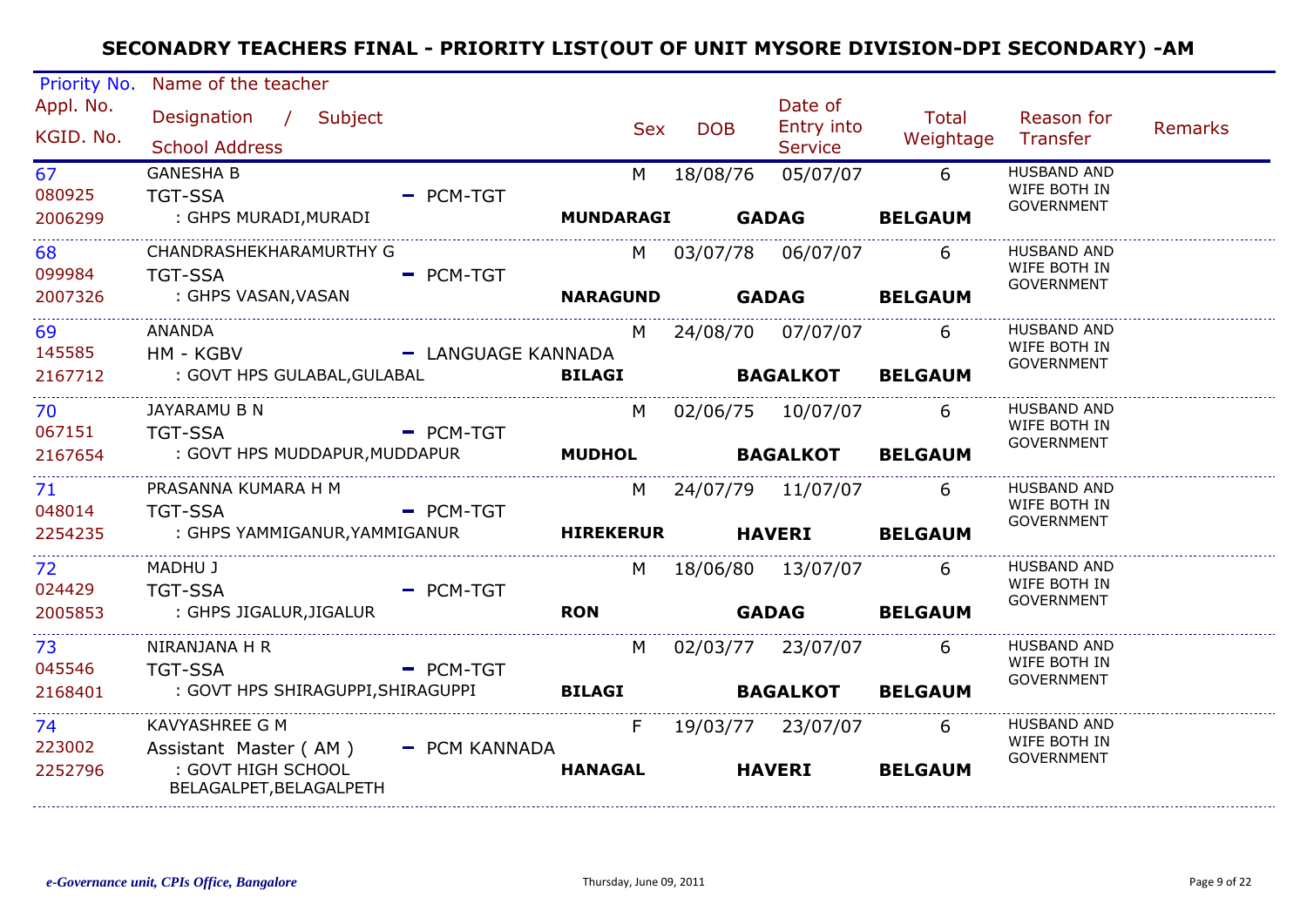| Priority No. | Name of the teacher                                                    |             |                           |            |                       |                             |                                    |                |
|--------------|------------------------------------------------------------------------|-------------|---------------------------|------------|-----------------------|-----------------------------|------------------------------------|----------------|
| Appl. No.    | Designation / Subject                                                  |             | <b>Sex</b>                | <b>DOB</b> | Date of<br>Entry into | Total                       | Reason for                         | <b>Remarks</b> |
| KGID. No.    | <b>School Address</b>                                                  |             |                           |            | <b>Service</b>        | Weightage Transfer          |                                    |                |
| 75           | SREEDHARAMURTHY TJ                                                     |             |                           |            | M 15/04/76 24/07/07   | $6\overline{6}$             | <b>HUSBAND AND</b>                 |                |
| 054301       | <b>TGT-SSA</b>                                                         | $=$ PCM-TGT |                           |            |                       |                             | WIFE BOTH IN<br><b>GOVERNMENT</b>  |                |
| 2167573      | : GOVT HPS CHIMMANAKATTI,CHIMMANAKATTI BADAMI                 BAGALKOT |             |                           |            |                       | <b>BELGAUM</b>              |                                    |                |
| 76           | <b>UMESHAPPA B S</b>                                                   |             |                           |            | M 05/05/74 26/07/07   | 6                           | <b>HUSBAND AND</b>                 |                |
| 167277       | - PCM-TGT<br><b>TGT-SSA</b>                                            |             |                           |            |                       |                             | WIFE BOTH IN<br><b>GOVERNMENT</b>  |                |
| 1892025      | : K.H.P.S.,EABARAHATTI                                                 |             | RAIBAG CHIKKODI BELGAUM   |            |                       |                             |                                    |                |
| 77           | PRASANNA MAIYYA                                                        |             |                           |            | M 14/02/78 22/08/07 6 |                             | <b>HUSBAND AND</b><br>WIFE BOTH IN |                |
| 093864       | - PCM-TGT<br><b>TGT-SSA</b>                                            |             |                           |            |                       |                             | <b>GOVERNMENT</b>                  |                |
| 2270678      | : K.H.P.S.CHINCHALITOT,CHINCHALI                                       |             | RAIBAG CHIKKODI BELGAUM   |            |                       |                             |                                    |                |
| 78           | <b>K P MAMATHA</b>                                                     |             |                           |            | F 06/03/82 22/08/07 6 |                             | <b>HUSBAND AND</b>                 |                |
| 001069       | Assistant Master (AM) - CBZ KANNADA                                    |             |                           |            |                       |                             | WIFE BOTH IN<br>GOVERNMENT         |                |
| 2283288      | : GHS NALWAR, NALWAR                                                   |             |                           |            |                       | CHITTAPUR GULBARGA GULBURGA |                                    |                |
| 79           | K P MAMATHA                                                            |             |                           |            | F 06/03/82 22/08/07 6 |                             | <b>HUSBAND AND</b>                 |                |
| 125944       | Assistant Master (AM) - CBZ KANNADA                                    |             |                           |            |                       |                             | WIFE BOTH IN<br><b>GOVERNMENT</b>  |                |
| 2283288      | : GHS NALWAR,NALWAR                                                    |             |                           |            |                       | CHITTAPUR GULBARGA GULBURGA |                                    |                |
| 80           | DEVARAJU P N                                                           |             |                           |            | M 01/06/71 17/09/07 6 |                             | <b>HUSBAND AND</b>                 |                |
| 012528       | <b>TGT-SSA</b><br><b>Example 2</b> PCM-TGT                             |             |                           |            |                       |                             | WIFE BOTH IN<br><b>GOVERNMENT</b>  |                |
| 2222642      | : GOVT HPS MARGUR,MARAGUR                                              |             | CHADACHAN BIJAPUR BELGAUM |            |                       |                             |                                    |                |
| 81           | R DINESHA                                                              |             |                           |            | M 23/12/72 09/10/07 6 |                             | <b>HUSBAND AND</b>                 |                |
| 034197       | <b>Example 2 PCM-TGT</b><br><b>TGT-SSA</b>                             |             |                           |            |                       |                             | WIFE BOTH IN<br><b>GOVERNMENT</b>  |                |
| 2168111      | : GOVT HPS KHYAD,KHYAD                                                 |             | BADAMI BAGALKOT BELGAUM   |            |                       |                             |                                    |                |
| 82           | THIPPESWAMY N                                                          |             |                           |            | M 01/06/83 21/11/07 6 |                             | <b>HUSBAND AND</b>                 |                |
| 084372       | Assistant Master (AM) - ARTS KANNADA                                   |             |                           |            |                       |                             | WIFE BOTH IN<br><b>GOVERNMENT</b>  |                |
| 2322665      | : GHS DODDA SHIVARA, DODDA SHIVARA                                     |             |                           |            |                       | MALUR KOLAR BANGALORE       |                                    |                |
| 83           | ANNAPURNA A S                                                          |             | F                         |            | 28/01/72 23/06/07     | 4.5                         | <b>HUSBAND AND</b>                 |                |
| 124786       | <b>TGT-SSA</b>                                                         | $-$ PCM-TGT |                           |            |                       |                             | WIFE BOTH IN<br><b>GOVERNMENT</b>  |                |
| 2262157      | : GHPS SOGANE,SOGANE                                                   |             | <b>SHIMOGA</b>            |            | <b>SHIMOGA</b>        | <b>BANGALORE</b>            |                                    |                |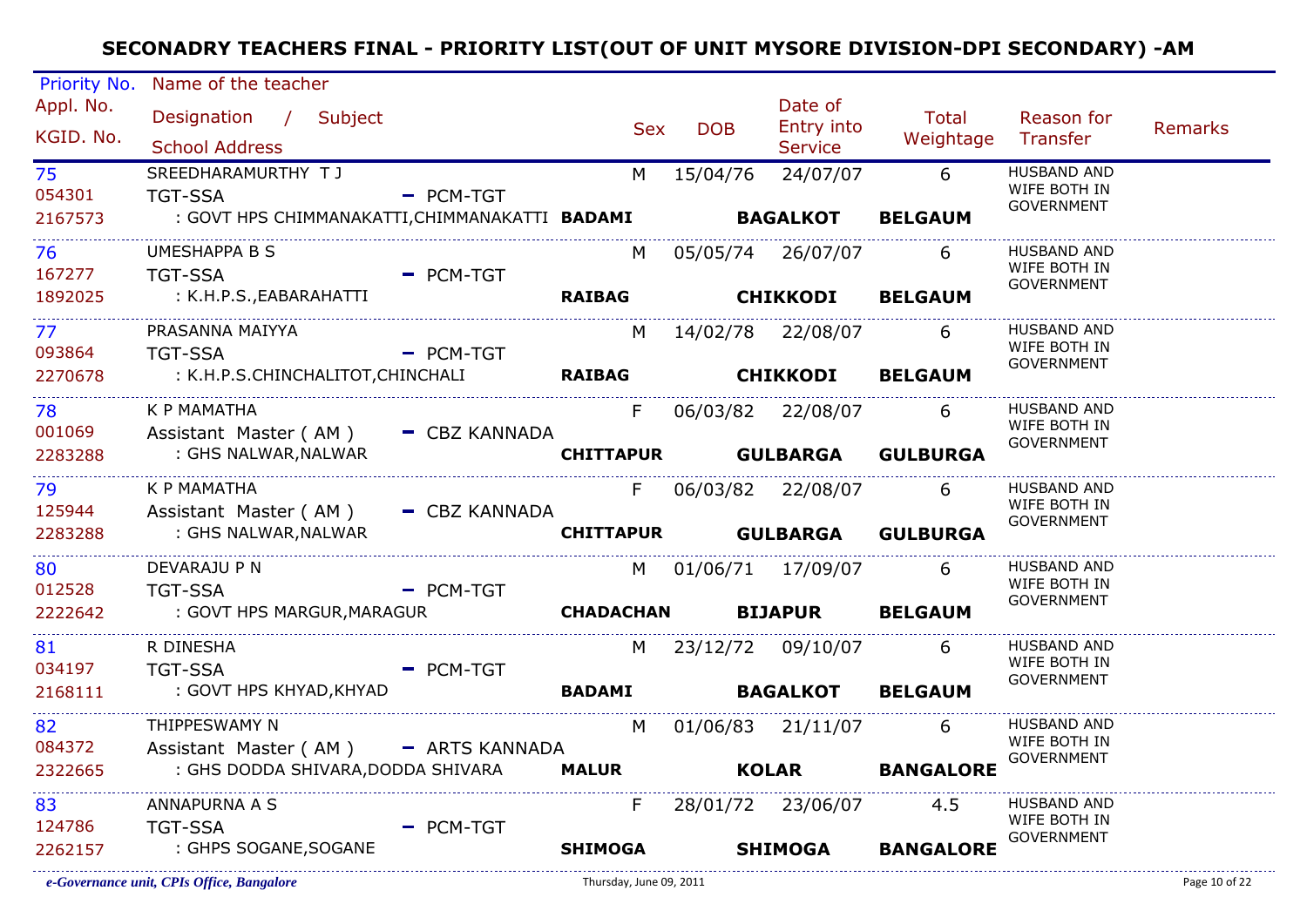| Priority No.           | Name of the teacher                                                                                |                          |                                |                                         |                    |                                                   |                |
|------------------------|----------------------------------------------------------------------------------------------------|--------------------------|--------------------------------|-----------------------------------------|--------------------|---------------------------------------------------|----------------|
| Appl. No.<br>KGID. No. | Designation / Subject<br><b>School Address</b>                                                     | <b>Sex</b>               | <b>DOB</b>                     | Date of<br>Entry into<br><b>Service</b> | Total<br>Weightage | Reason for<br>Transfer                            | <b>Remarks</b> |
| 84<br>246287           | JYOTI KRISHNA PUJARI<br>Assistant Master (AM)                                                      | F.<br>- LANGUAGE KANNADA | 23/01/76 29/10/98              |                                         | 22                 | <b>HUSBAND OR</b><br>WIFE IN<br><b>GOVERNMENT</b> |                |
| 1925600                | : GHS SONNA, SONNA                                                                                 | <b>BILAGI</b>            |                                | <b>BAGALKOT</b>                         | <b>BELGAUM</b>     |                                                   |                |
| 85<br>128171           | <b>VISHWANATHA N S</b><br>Assistant Master (AM) - CBZ KANNADA                                      |                          | M 13/06/74 29/01/04            |                                         | 14                 | <b>HUSBAND OR</b><br>WIFE IN                      |                |
| 1953595                |                                                                                                    |                          |                                |                                         | <b>BANGALORE</b>   | <b>GOVERNMENT</b>                                 |                |
| 86<br>012907           | <b>UZMA NAZNEEN</b><br>Assistant Master (AM) - PCM URDU                                            | F.                       | 30/07/76 31/01/04 14           |                                         |                    | <b>HUSBAND OR</b><br>WIFE IN<br><b>GOVERNMENT</b> |                |
| 1917558                | : GHS RIPPONPETE, RIPPONPETE <b>The SANAGAR SHIMOGA BANGALORE</b>                                  |                          |                                |                                         |                    |                                                   |                |
| 87<br>094984           | ASHA B R<br>Assistant Master (AM) - LANGUAGE HINDI                                                 | F                        | 18/07/80  04/02/04             |                                         | 14                 | <b>HUSBAND OR</b><br>WIFE IN                      |                |
| 1917512                | : GCHS GUDDEKERI,GUDDEKERI                                                                         |                          | THIRTHAHALLI SHIMOGA BANGALORE |                                         |                    | <b>GOVERNMENT</b>                                 |                |
| 88                     | <b>DINESHAKP</b>                                                                                   |                          | M 17/05/78 14/02/04            |                                         | 14                 | <b>HUSBAND OR</b>                                 |                |
| 082970<br>1944017      | Assistant Master (AM) - LANGUAGE HINDI<br>: GHS ALABANOOR.,ALABANUR                                |                          | SINDHANUR RAICHUR GULBURGA     |                                         |                    | WIFE IN<br><b>GOVERNMENT</b>                      |                |
| 89<br>088540           | H SHARADA                                                                                          |                          | F 05/10/76 09/03/04            |                                         | 14                 | HUSBAND OR<br>WIFE IN                             |                |
| 1944962                | Assistant Master (AM) - ARTS KANNADA<br>: GOVT HIGH SCHOOL CHANDRABANDA, RAICHUR<br>CHANANDRABANDA |                          | <b>RAICHUR</b>                 |                                         | <b>GULBURGA</b>    | <b>GOVERNMENT</b>                                 |                |
| 90                     | INDIRA                                                                                             | F                        | 06/10/75 26/02/04              |                                         | 12                 | HUSBAND OR<br>WIFE IN                             |                |
| 036545<br>2137914      | Assistant Master (AM) - CBZ KANNADA<br>: GHS GIRLS HUNASAGI,HUNASAGI                               |                          | SHORAPUR YADGIRI GULBURGA      |                                         |                    | <b>GOVERNMENT</b>                                 |                |
| 91                     | <b>INDIRA</b>                                                                                      | F                        | 06/10/75 26/02/04              |                                         | 12                 | <b>HUSBAND OR</b><br>WIFE IN                      |                |
| 085793<br>2137914      | Assistant Master (AM) - CBZ KANNADA<br>: GHS GIRLS HUNASAGI,HUNASAGI                               | <b>SHORAPUR</b>          | <b>YADGIRI</b>                 |                                         | <b>GULBURGA</b>    | <b>GOVERNMENT</b>                                 |                |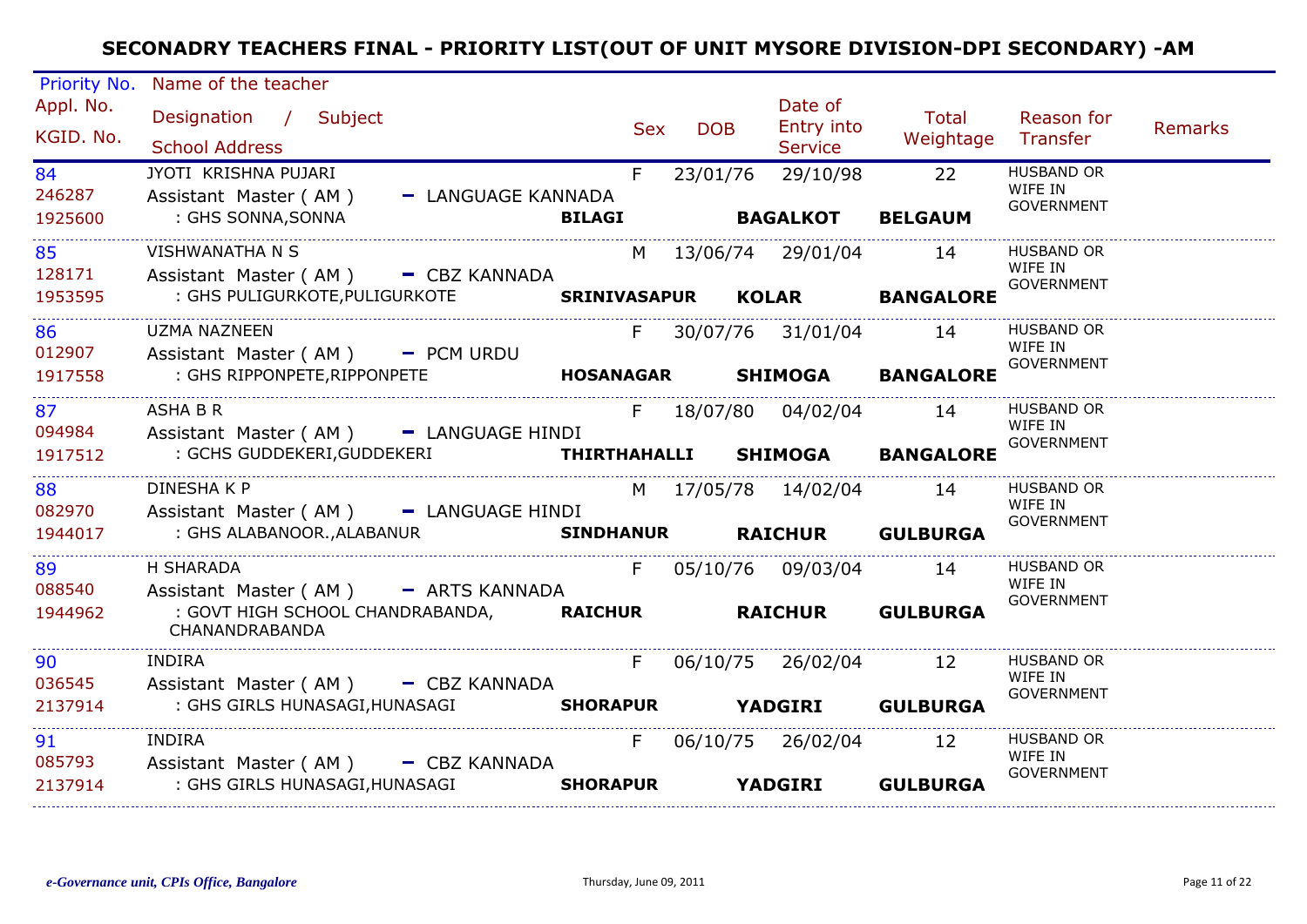| Priority No. | Name of the teacher                                   |             |                   |            |            |                            |                                |                              |                |
|--------------|-------------------------------------------------------|-------------|-------------------|------------|------------|----------------------------|--------------------------------|------------------------------|----------------|
| Appl. No.    | Designation / Subject                                 |             |                   |            |            | Date of                    | Total                          | Reason for                   |                |
| KGID. No.    |                                                       |             |                   | <b>Sex</b> | <b>DOB</b> | Entry into                 | Weightage Transfer             |                              | <b>Remarks</b> |
|              | <b>School Address</b>                                 |             |                   |            |            | <b>Service</b>             |                                |                              |                |
| 92           | <b>SWAMY TD</b>                                       |             |                   |            |            | M 20/06/75 12/08/04 12     |                                | <b>HUSBAND OR</b><br>WIFE IN |                |
| 106864       | Assistant Master (AM) - LANGUAGE HINDI                |             |                   |            |            |                            |                                | <b>GOVERNMENT</b>            |                |
| 1978267      | : GHS NSD CHIKKAMYAGERI, CHIKAMYAGERI YELBURGA KOPPAL |             |                   |            |            |                            | <b>GULBURGA</b>                |                              |                |
| 93           | <b>KRISHNA KUMAR</b>                                  |             |                   |            |            | M 12/05/76 02/05/05        | 12                             | <b>HUSBAND OR</b>            |                |
| 115540       | - PCM-TGT<br><b>TGT-SSA</b>                           |             |                   |            |            |                            |                                | WIFE IN<br><b>GOVERNMENT</b> |                |
| 1500799      | : HPS HULLAMBI,HULLAMBI                               |             |                   |            |            | KALGHATAGI DHARWAD BELGAUM |                                |                              |                |
| 94           | SHASHIKALA N                                          |             |                   |            |            | F 15/07/76 02/05/05 12     |                                | <b>HUSBAND OR</b>            |                |
| 077887       | <b>TGT-SSA</b><br><b>Example 2 PCM-TGT</b>            |             |                   |            |            |                            |                                | WIFE IN<br><b>GOVERNMENT</b> |                |
| 1978751      | : GHPS SOMANHAL, SOMANAHAL                            |             | <b>GANGAVATHI</b> |            |            |                            | KOPPAL GULBURGA                |                              |                |
| 95           | <b>SWAPNA H</b>                                       |             |                   |            |            | F 10/02/77 02/05/05 12     |                                | <b>HUSBAND OR</b>            |                |
| 061616       | <b>TGT-SSA</b>                                        | $=$ PCM-TGT |                   |            |            |                            |                                | WIFE IN<br><b>GOVERNMENT</b> |                |
| 1960521      | : GLPS - M VENKATAPURA,M VENKATAPURA                  |             |                   |            |            |                            | KORATAGERE MADHUGIRI BANGALORE |                              |                |
| 96           | YOGESH BABU C                                         |             |                   |            |            | M 27/07/77 02/05/05        | 12                             | <b>HUSBAND OR</b>            |                |
| 123630       | <b>TGT-SSA</b>                                        | $=$ PCM-TGT |                   |            |            |                            |                                | WIFE IN<br><b>GOVERNMENT</b> |                |
| 2104081      | : K.H.P.S. DADERAKOPPA,DADERAKOPPA                    |             |                   |            |            | SOUNDATTI BELGAUM BELGAUM  |                                |                              |                |
| 97           | SIDDARTHA M B                                         |             |                   |            |            | M 25/06/78 02/05/05        | 12                             | HUSBAND OR                   |                |
| 089768       | <b>TGT-SSA</b><br><b>Example 2</b> PCM-TGT            |             |                   |            |            |                            |                                | WIFE IN<br><b>GOVERNMENT</b> |                |
| 2272338      | : K.L.P.S NILAJI TOT,NILAGI                           |             |                   |            |            | RAIBAG CHIKKODI BELGAUM    |                                |                              |                |
| 98           | <b>GIRISHA V</b>                                      |             |                   | M l        |            | 01/04/80 02/05/05          | 12                             | <b>HUSBAND OR</b>            |                |
| 065050       | <b>Example 2</b> PCM-TGT<br><b>TGT-SSA</b>            |             |                   |            |            |                            |                                | WIFE IN<br>GOVERNMENT        |                |
| 1797870      | : GHPS SHIDDAPUR,SIDDAPUR                             |             | <b>SAVANUR</b>    |            |            | <b>HAVERI</b>              | <b>BELGAUM</b>                 |                              |                |
| 99           | <b>INDIRA</b>                                         |             |                   | F.         |            | 06/10/75 26/02/04          | - 10                           | <b>HUSBAND OR</b>            |                |
| 035065       | Assistant Master (AM) - CBZ KANNADA                   |             |                   |            |            |                            |                                | WIFE IN<br><b>GOVERNMENT</b> |                |
| 2137914      | : GHS GIRLS HUNASAGI, HUNASAGI                        |             |                   |            |            |                            | SHORAPUR YADGIRI GULBURGA      |                              |                |
| 100          | MAHADEVASWAMY B                                       |             |                   |            |            | M 20/07/73 01/06/05        | 10                             | <b>HUSBAND OR</b>            |                |
| 247274       | <b>TGT-SSA</b>                                        | $=$ PCM-TGT |                   |            |            |                            |                                | WIFE IN<br><b>GOVERNMENT</b> |                |
| 1955856      | : GHPS MAVAHALLI,MAVAHALLI                            |             | <b>KGF</b>        |            |            | <b>KOLAR</b>               | <b>BANGALORE</b>               |                              |                |
|              |                                                       |             |                   |            |            |                            |                                |                              |                |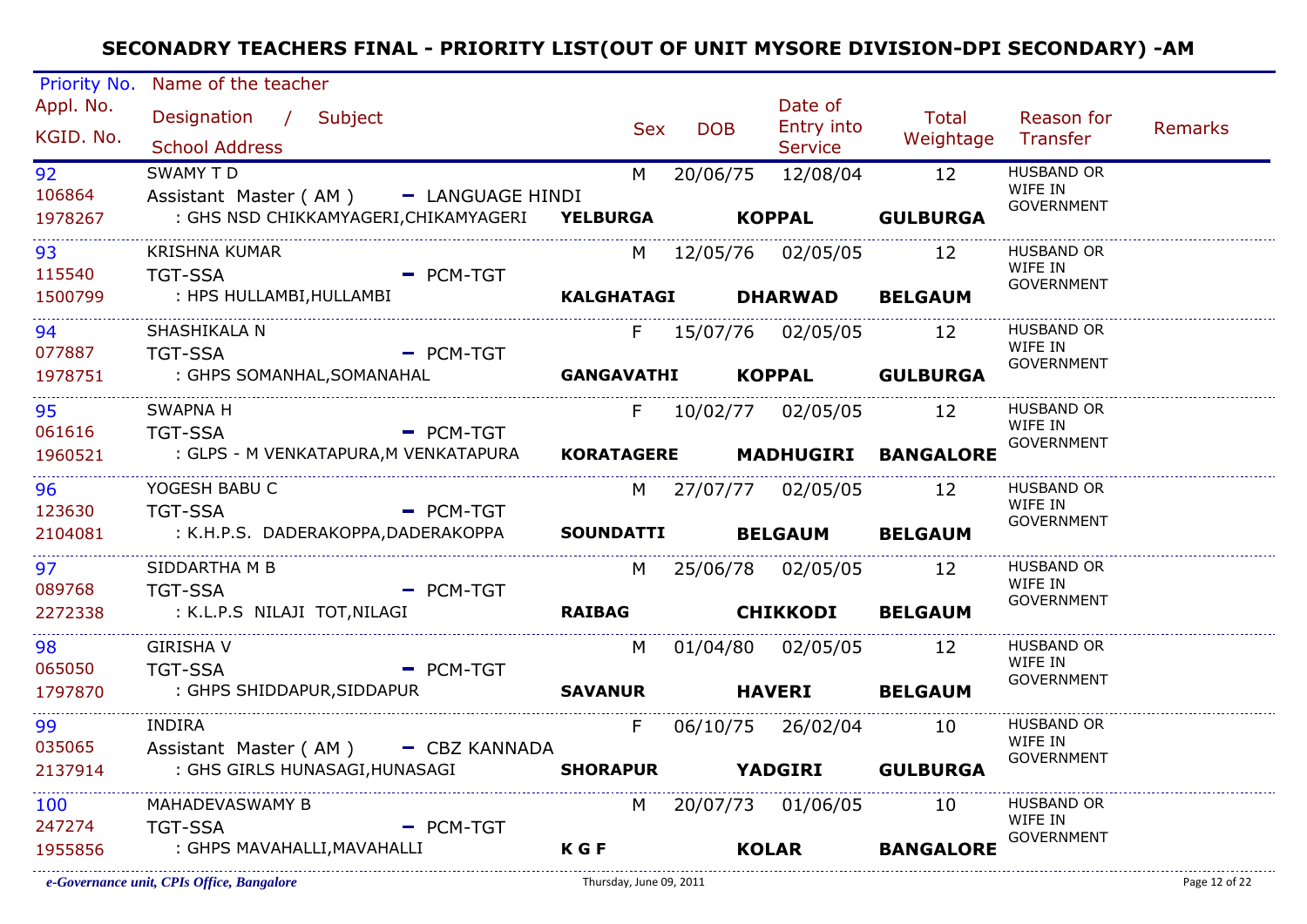| Priority No. | Name of the teacher                                         |                         |            |                              |                              |                              |                |
|--------------|-------------------------------------------------------------|-------------------------|------------|------------------------------|------------------------------|------------------------------|----------------|
| Appl. No.    | Designation / Subject                                       |                         |            | Date of                      | Total                        | Reason for                   |                |
| KGID. No.    | <b>School Address</b>                                       | <b>Sex</b>              | <b>DOB</b> | Entry into<br><b>Service</b> | Weightage Transfer           |                              | <b>Remarks</b> |
| 101          | <b>UMESH K S</b>                                            | M                       | 20/03/83   | 08/06/05                     | 10                           | <b>HUSBAND OR</b>            |                |
| 165066       | <b>TGT-SSA</b><br>$-$ PCM-TGT                               |                         |            |                              |                              | WIFE IN<br><b>GOVERNMENT</b> |                |
| 1960670      | : G.H.P.S GOWDETI, GOWDETI                                  |                         |            |                              | PAVAGADA MADHUGIRI BANGALORE |                              |                |
| 102          | RAMALINGEGOWDA D L                                          | M                       |            | 16/04/70 28/06/05            | 10                           | <b>HUSBAND OR</b>            |                |
| 021218       | <b>TGT-SSA</b><br>$-$ PCM-TGT                               |                         |            |                              |                              | WIFE IN<br><b>GOVERNMENT</b> |                |
| 1966253      | : GOVT HPS CHINCHOLI (K),CHINCHOLI [K]                      | ALAND GULBARGA GULBURGA |            |                              |                              |                              |                |
| 103          | ANANDA L                                                    | M                       |            | 22/07/72 28/06/05            | 10                           | <b>HUSBAND OR</b>            |                |
| 026822       | <b>TGT-SSA</b><br>$\overline{P}$ PCM-TGT                    |                         |            |                              |                              | WIFE IN<br><b>GOVERNMENT</b> |                |
| 1966501      | : GOVT LPS SHIVAPUR,SHIVAPUR                                | <b>SHAHAPUR</b>         |            |                              | <b>YADGIRI GULBURGA</b>      |                              |                |
| 104          | RATHNAMMA M S                                               | F                       |            | 06/01/74 28/06/05 10         |                              | <b>HUSBAND OR</b>            |                |
| 094785       | <b>TGT-SSA</b><br>$=$ PCM-TGT                               |                         |            |                              |                              | WIFE IN<br><b>GOVERNMENT</b> |                |
| 1978721      | : GHPS KOMANUR, KAMANUR                                     | <b>KOPPAL</b>           |            |                              | KOPPAL GULBURGA              |                              |                |
| 105          | SUJENDRAKUMARA B                                            |                         |            | M 01/06/76 28/06/05          | 10                           | <b>HUSBAND OR</b><br>WIFE IN |                |
| 088723       | <b>TGT-SSA</b><br>$-$ PCM-TGT                               |                         |            |                              |                              | <b>GOVERNMENT</b>            |                |
| 1966309      | : GOVT HPS YELINAVADAGI,YELENAVADAGI                        |                         |            |                              | ALAND GULBARGA GULBURGA      |                              |                |
| 106          | <b>MURUGAN G</b>                                            | M                       |            | 24/02/79 28/06/05            | -10-                         | <b>HUSBAND OR</b><br>WIFE IN |                |
| 053836       | <b>TGT-SSA</b><br>$-$ PCM-TGT                               |                         |            |                              |                              | <b>GOVERNMENT</b>            |                |
| 1909101      | : GHPS KUDADHARAHAL,KUDADHARAHAL SIRUGUPPA BELLARY GULBURGA |                         |            |                              |                              |                              |                |
| 107          | RAGHAVENDRA C S                                             | M                       |            | 10/03/79 29/06/05            | 10                           | <b>HUSBAND OR</b><br>WIFE IN |                |
| 059282       | - LANGUAGE KANNADA<br>HM - KGBV                             |                         |            |                              |                              | <b>GOVERNMENT</b>            |                |
| 1966307      | : GOVT HPS BANGARGA, BANGARGA <b>ALAND</b>                  |                         |            |                              | <b>GULBARGA GULBURGA</b>     |                              |                |
| 108          | <b>KUMARA B</b>                                             |                         |            | M 22/06/71 01/07/05 10       |                              | <b>HUSBAND OR</b>            |                |
| 039470       | $-$ PCM-TGT<br><b>TGT-SSA</b>                               |                         |            |                              |                              | WIFE IN<br><b>GOVERNMENT</b> |                |
| 2002717      | : GHPS NAGARAHALLI,NAGARAHALLI                              | MUNDARAGI GADAG         |            |                              | <b>BELGAUM</b>               |                              |                |
| 109          | <b>RAMESH S</b>                                             |                         |            | M 02/09/65 02/07/05          | 10                           | <b>HUSBAND OR</b><br>WIFE IN |                |
| 131591       | <b>TGT-SSA</b><br>$=$ PCM-TGT                               |                         |            |                              |                              | <b>GOVERNMENT</b>            |                |
| 2270093      | : K.H.P.S.AWARKHOD.,AWARKHOD                                | <b>ATHANI</b>           |            | <b>CHIKKODI</b>              | <b>BELGAUM</b>               |                              |                |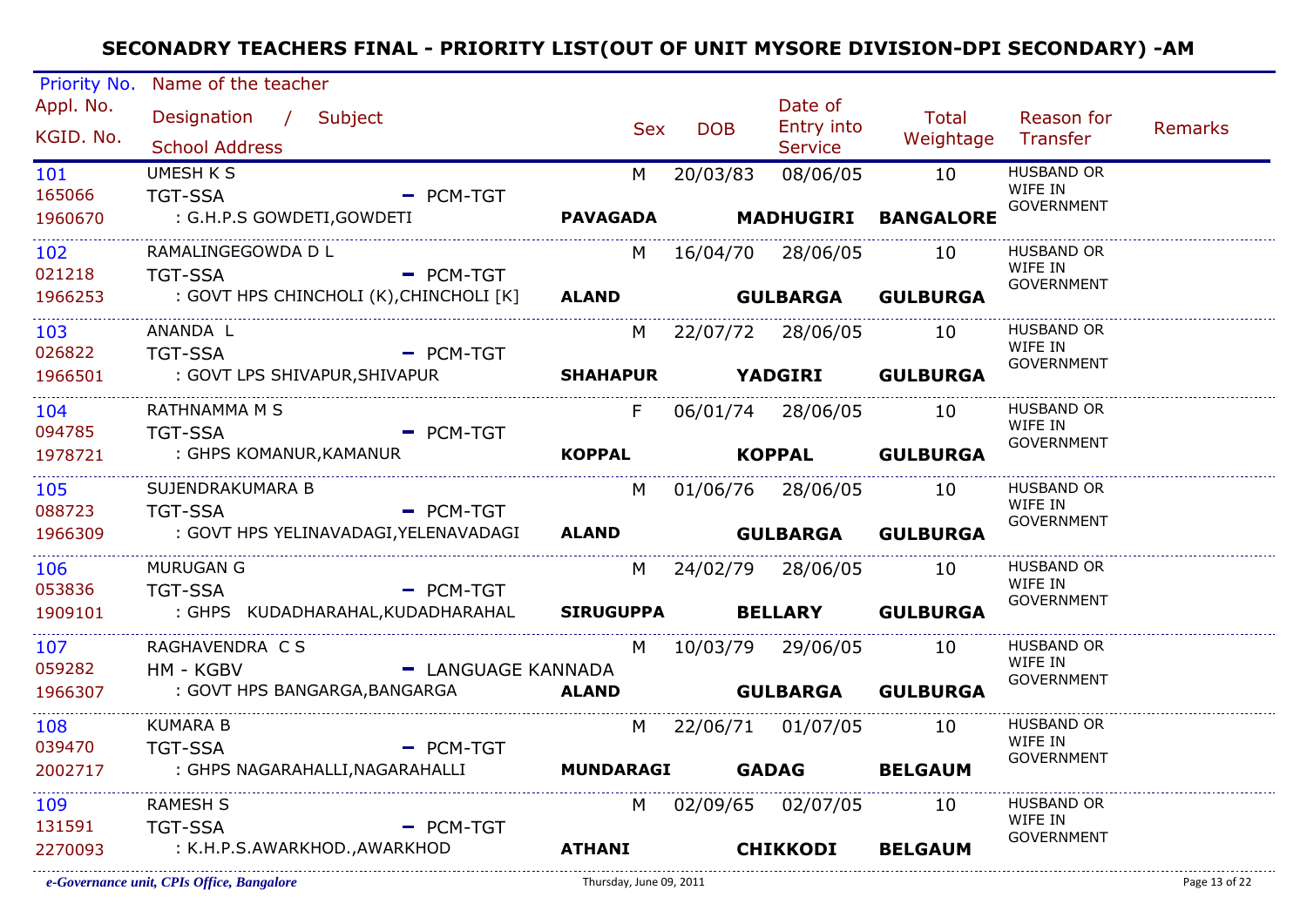| Priority No.                   | Name of the teacher                            |             |                 |              |                                         |                             |                              |                |
|--------------------------------|------------------------------------------------|-------------|-----------------|--------------|-----------------------------------------|-----------------------------|------------------------------|----------------|
| Appl. No.<br>KGID. No.         | Designation / Subject<br><b>School Address</b> |             | <b>Sex</b>      | <b>DOB</b>   | Date of<br>Entry into<br><b>Service</b> | Total<br>Weightage Transfer | Reason for                   | <b>Remarks</b> |
| 110                            | RADHA TV                                       |             | F               | 01/06/70     | 02/07/05                                | 10                          | <b>HUSBAND OR</b><br>WIFE IN |                |
| 213023                         | <b>TGT-SSA</b>                                 | $=$ PCM-TGT |                 |              |                                         |                             | <b>GOVERNMENT</b>            |                |
| 1999371                        | : K.H.P.S.,SARAPUR                             |             | <b>HUKKERI</b>  |              | <b>CHIKKODI</b>                         | <b>BELGAUM</b>              |                              |                |
| 111                            | RAJU H                                         |             | M               |              | 12/03/71 02/07/05                       | 10                          | <b>HUSBAND OR</b>            |                |
| 121284                         | <b>TGT-SSA</b>                                 | $PCM-TGT$   |                 |              |                                         |                             | WIFE IN<br><b>GOVERNMENT</b> |                |
| 2270931                        | : K.H.P.S.DESAIR HATTI,KOKATNUR                |             | ATHANI CHIKKODI |              |                                         | <b>BELGAUM</b>              |                              |                |
| _______________________<br>112 | PRAKASHA M                                     |             | M               |              | 22/07/72 02/07/05                       | 10                          | HUSBAND OR                   |                |
| 116648                         | <b>TGT-SSA</b>                                 | $=$ PCM-TGT |                 |              |                                         |                             | WIFE IN<br><b>GOVERNMENT</b> |                |
| 2002889                        | : GHPS SARJAPUR,SARJAPUR                       |             | <b>RON</b>      | <b>GADAG</b> |                                         | <b>BELGAUM</b>              |                              |                |
| 113                            | THIMMAPPA R                                    |             | M l             |              |                                         | 10                          | HUSBAND OR                   |                |
| 078696                         | <b>TGT-SSA</b>                                 | $=$ PCM-TGT |                 |              |                                         |                             | WIFE IN                      |                |
| 1999529                        | : K.H.P.S.,BASTWAD                             |             | <b>RAIBAG</b>   |              | <b>CHIKKODI</b>                         | <b>BELGAUM</b>              | <b>GOVERNMENT</b>            |                |
| ----------------------<br>114  | MALLIKARJUNASWAMAY P                           |             |                 |              | M 01/06/76 02/07/05                     | 10                          | <b>HUSBAND OR</b>            |                |
| 158510                         | <b>TGT-SSA</b>                                 | $=$ PCM-TGT |                 |              |                                         |                             | WIFE IN                      |                |
| 2490179                        | : K.H.P.S.,JODAHATTI                           |             | <b>RAIBAG</b>   |              | CHIKKODI BELGAUM                        |                             | <b>GOVERNMENT</b>            |                |
| 115                            | <b>UMESHA G N</b>                              |             |                 |              | M 24/05/77 02/07/05                     | 10                          | <b>HUSBAND OR</b>            |                |
| 128679                         | TGT-SSA                                        | $=$ PCM-TGT |                 |              |                                         |                             | WIFE IN                      |                |
| 2341823                        | : GHPS MARANABASARI,MARANABASARI               |             | <b>RON</b>      | <b>GADAG</b> |                                         | <b>BELGAUM</b>              | <b>GOVERNMENT</b>            |                |
| 116                            | <b>RAMESHAK</b>                                |             | M               |              | 05/06/77 02/07/05                       | 10                          | HUSBAND OR                   |                |
| 088506                         | <b>TGT-SSA</b><br><b>Example 2</b> PCM-TGT     |             |                 |              |                                         |                             | WIFE IN                      |                |
| 2270950                        | : K.H.P.S.FADTARWADI,AIGALI                    |             | ATHANI CHIKKODI |              |                                         | <b>BELGAUM</b>              | <b>GOVERNMENT</b>            |                |
|                                |                                                |             |                 |              |                                         |                             | <b>HUSBAND OR</b>            |                |
| 117<br>175591                  | SANTOSH M N<br><b>TGT-SSA</b>                  | $=$ PCM-TGT | M l             |              | 02/11/77 02/07/05                       | 10                          | WIFE IN                      |                |
| 1888539                        | : H P S BANDAL, BANDAL                         |             | <b>SIRSI</b>    |              | <b>SIRSI</b>                            | <b>BELGAUM</b>              | <b>GOVERNMENT</b>            |                |
|                                |                                                |             |                 |              |                                         |                             |                              |                |
| 118                            | YOGEESHA K                                     |             | M               |              | 18/12/79 02/07/05                       | 10                          | <b>HUSBAND OR</b><br>WIFE IN |                |
| 086480                         | <b>TGT-SSA</b>                                 | $=$ PCM-TGT |                 |              |                                         |                             | <b>GOVERNMENT</b>            |                |
| 2000025                        | : K.H.P.S.,HANAMAPUR                           |             | <b>ATHANI</b>   |              | <b>CHIKKODI</b>                         | <b>BELGAUM</b>              |                              |                |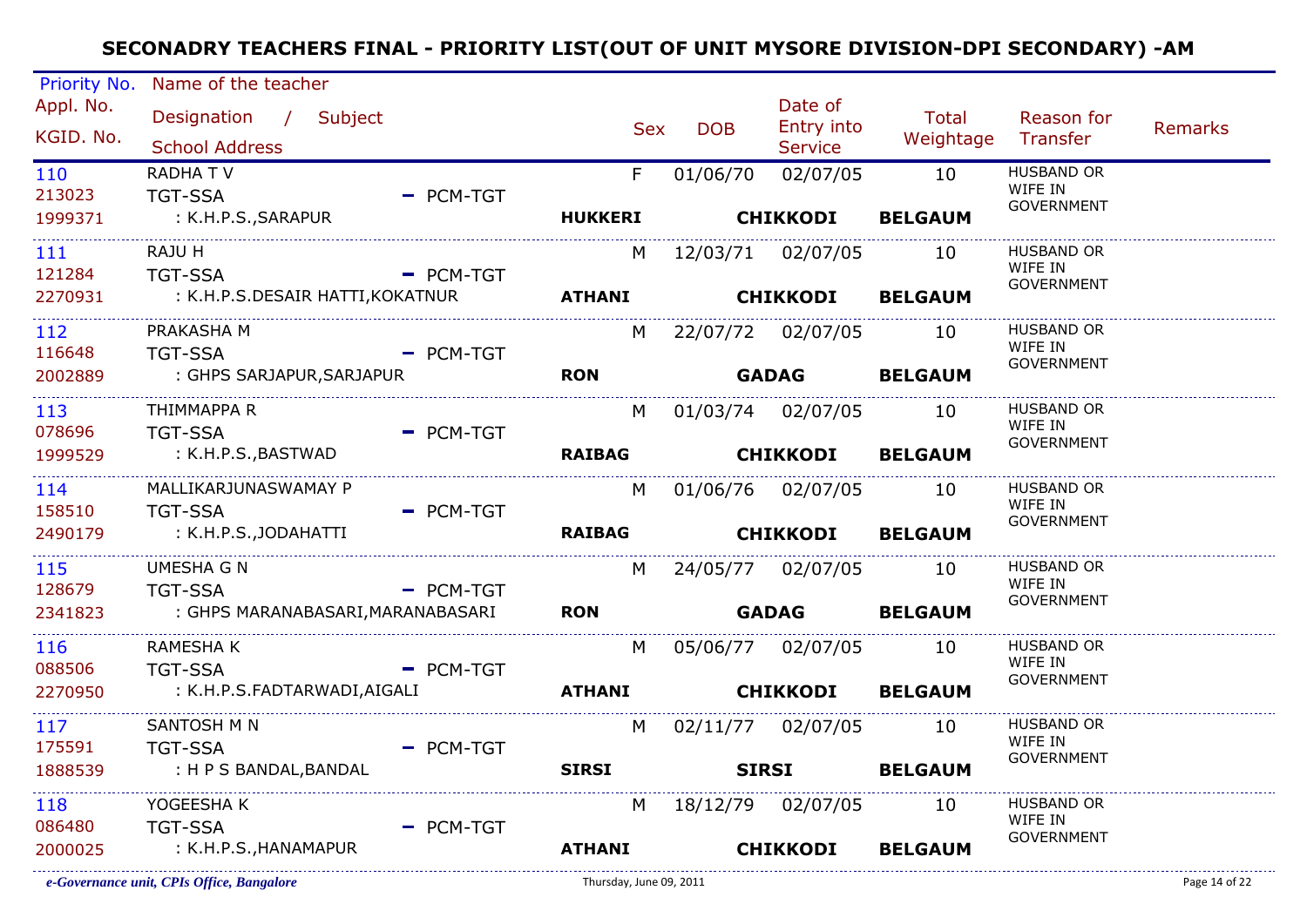| Priority No.           | Name of the teacher                                                  |             |                      |            |                                         |                    |                                                   |                |
|------------------------|----------------------------------------------------------------------|-------------|----------------------|------------|-----------------------------------------|--------------------|---------------------------------------------------|----------------|
| Appl. No.<br>KGID. No. | Designation / Subject<br><b>School Address</b>                       |             | <b>Sex</b>           | <b>DOB</b> | Date of<br>Entry into<br><b>Service</b> | Total<br>Weightage | Reason for<br>Transfer                            | <b>Remarks</b> |
| 119<br>040915          | MALLIKARJUNA H R<br><b>TGT-SSA</b>                                   | $=$ PCM-TGT | M                    | 26/05/80   | 02/07/05                                | 10                 | <b>HUSBAND OR</b><br>WIFE IN<br><b>GOVERNMENT</b> |                |
| 1987842                | : GOVT HPS TOGALUR, TOGALUR                                          |             | <b>BASAVAKALYAN</b>  |            | <b>BIDAR</b>                            | <b>GULBURGA</b>    |                                                   |                |
| 120<br>136465          | SHIVAKUMARA K B<br><b>TGT-SSA</b>                                    | $-$ PCM-TGT | M l                  |            | 10/06/72 04/07/05                       | 10                 | <b>HUSBAND OR</b><br>WIFE IN                      |                |
| 1999434                | : KHPS SURPUR KERWAD SURPUR,SURPUR                                   |             | <b>KHANAPUR</b>      |            | <b>BELGAUM</b>                          | <b>BELGAUM</b>     | <b>GOVERNMENT</b>                                 |                |
| 121<br>090862          | <b>ASHAMANI NC</b><br><b>TGT-SSA</b>                                 | $-$ PCM-TGT | F.                   |            |                                         | 10                 | <b>HUSBAND OR</b><br>WIFE IN                      |                |
| 2008946                | : GOVT HPS BADIYAL, BADIYAL                                          |             | <b>YADGIR</b>        |            | <b>YADGIRI</b>                          | <b>GULBURGA</b>    | <b>GOVERNMENT</b>                                 |                |
| 122<br>010155          | RESHMA M J<br><b>TGT-SSA</b>                                         | $=$ PCM-TGT | F.                   |            | 12/08/81  04/07/05                      | 10                 | <b>HUSBAND OR</b><br>WIFE IN<br><b>GOVERNMENT</b> |                |
| 1809977                | : GOVT HPS<br>BOLACHIKKALAKI, BOLACHIKKALAKI                         |             | <b>BIJAPUR RURAL</b> |            | <b>BIJAPUR</b>                          | <b>BELGAUM</b>     |                                                   |                |
| 123<br>216040          | RAMESHA KK<br>TGT-SSA                                                | $-$ PCM-TGT |                      |            | M 19/07/67 05/07/05 10                  |                    | <b>HUSBAND OR</b><br>WIFE IN<br><b>GOVERNMENT</b> |                |
| 259365                 | : GMHPS SALAGUNDA,SALAGUNDA                                          |             | <b>SINDHANUR</b>     |            |                                         | RAICHUR GULBURGA   |                                                   |                |
| 124<br>028108          | H N JYOTHI<br><b>TGT-SSA</b>                                         | $-$ PCM-TGT |                      |            | F 10/09/76 20/07/05                     | 10                 | <b>HUSBAND OR</b><br>WIFE IN<br><b>GOVERNMENT</b> |                |
| 2431136                | : GOVT HPS DAKULGI,DAKULGI                                           |             | <b>HUMNABAD</b>      |            | <b>BIDAR</b>                            | <b>GULBURGA</b>    |                                                   |                |
| 125<br>146702          | PUSHPAVATHI M<br><b>TGT-SSA</b>                                      | $-$ PCM-TGT | F                    |            | 06/11/74 01/10/05                       | 10                 | <b>HUSBAND OR</b><br>WIFE IN<br><b>GOVERNMENT</b> |                |
| 2271034                | : KHPS CHIKKAMUNAVALLI<br>CHIKKMUNAWALLI, CHIKKMUNAWALLI             |             | <b>KHANAPUR</b>      |            | <b>BELGAUM</b>                          | <b>BELGAUM</b>     |                                                   |                |
| 126<br>036432          | <b>SMT SAVITA HALLUR</b><br>Assistant Master (AM) - LANGUAGE ENGLISH |             | F                    |            | 18/10/82 28/12/05                       | 10                 | <b>HUSBAND OR</b><br>WIFE IN                      |                |
| 1979123                | : GHS KARATAGI,KARATAGI                                              |             | <b>GANGAVATHI</b>    |            | <b>KOPPAL</b>                           | <b>GULBURGA</b>    | <b>GOVERNMENT</b>                                 |                |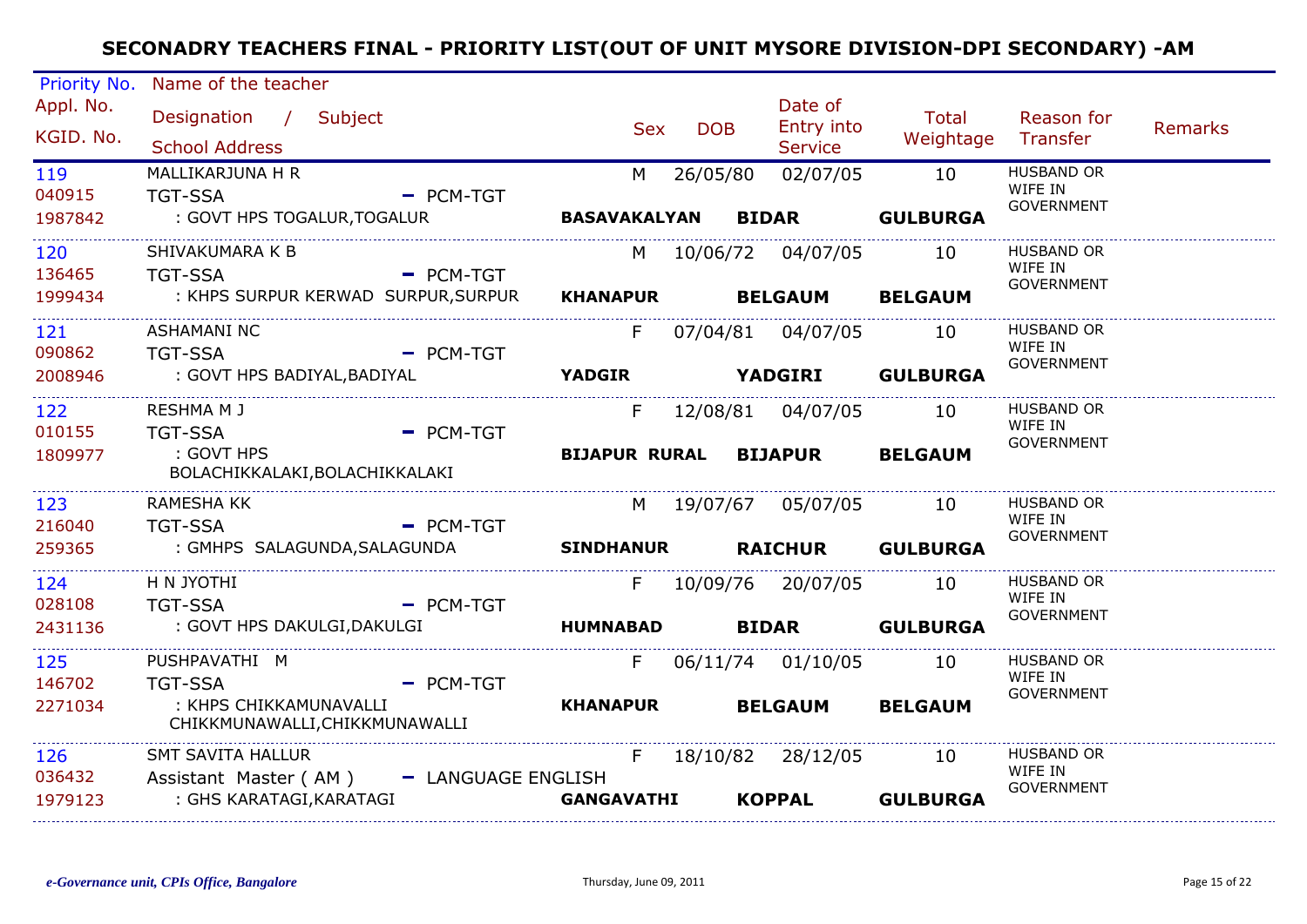| Priority No.               | Name of the teacher                              |                  |                  |            |            |                                         |                                |                              |                |
|----------------------------|--------------------------------------------------|------------------|------------------|------------|------------|-----------------------------------------|--------------------------------|------------------------------|----------------|
| Appl. No.<br>KGID. No.     | Designation / Subject<br><b>School Address</b>   |                  |                  | <b>Sex</b> | <b>DOB</b> | Date of<br>Entry into<br><b>Service</b> | <b>Total</b><br>Weightage      | Reason for<br>Transfer       | <b>Remarks</b> |
| 127                        | <b>BASAVARAJAPPA R</b>                           |                  |                  | M          | 25/06/76   | 23/01/06                                | 10                             | <b>HUSBAND OR</b>            |                |
| 051186                     | Assistant Master (AM)                            | - LANGUAGE HINDI |                  |            |            |                                         |                                | WIFE IN<br><b>GOVERNMENT</b> |                |
| 1945685                    | : GOVT HIGH SCHOOL<br>PAMANAKALLUR, PAMANAKALLUR |                  | <b>MANVI</b>     |            |            | <b>RAICHUR</b>                          | <b>GULBURGA</b>                |                              |                |
| 128                        | <b>ASHWINI K N</b>                               |                  |                  | F.         |            | 23/06/81 02/05/05                       |                                | <b>HUSBAND OR</b>            |                |
| 128950                     | <b>TGT-SSA</b>                                   | $-$ PCM-TGT      |                  |            |            |                                         |                                | WIFE IN<br><b>GOVERNMENT</b> |                |
| 2279611                    | : KHPS MUTAGA,MUTAGA                             |                  |                  |            |            |                                         | BELGAUM RURAL. BELGAUM BELGAUM |                              |                |
| 129                        | MAMATHA N S                                      |                  |                  | F.         |            | 01/06/82 02/05/05                       |                                | <b>HUSBAND OR</b>            |                |
| 130929                     | <b>TGT-SSA</b>                                   | $-$ PCM-TGT      |                  |            |            |                                         |                                | WIFE IN<br><b>GOVERNMENT</b> |                |
| 2270654                    | : KHPS MASTMARDI,MASTMARDI                       |                  |                  |            |            |                                         | BELGAUM RURAL. BELGAUM BELGAUM |                              |                |
| 130                        | <b>CHAYA Y CHANDAVAR</b>                         |                  |                  |            |            | F 18/01/81 05/12/05                     | 8 <sup>8</sup>                 | <b>HUSBAND OR</b>            |                |
| 049630                     | Assistant Master (AM) - PCM KANNADA              |                  |                  |            |            |                                         |                                | WIFE IN<br><b>GOVERNMENT</b> |                |
| 2252326                    | : GOVT HIGH SCHOOL<br>MASANKATTI, MASANAKATTI    |                  | <b>HANAGAL</b>   |            |            | <b>HAVERI</b>                           | <b>BELGAUM</b>                 |                              |                |
| 131                        | <b>GEETHA S</b>                                  |                  |                  | F.         |            | 04/05/74 23/04/07                       | 8                              | <b>HUSBAND OR</b>            |                |
| 124472                     | <b>TGT-SSA</b>                                   | $-$ PCM-TGT      |                  |            |            |                                         |                                | WIFE IN<br><b>GOVERNMENT</b> |                |
| 2007220                    |                                                  |                  |                  |            |            |                                         | <b>BELGAUM</b>                 |                              |                |
| 132                        | DEEPA BADKAR                                     |                  |                  | F.         |            | 15/04/82 23/04/07                       | 8                              | <b>HUSBAND OR</b>            |                |
| 011418                     | Assistant Master (AM) - PCM KANNADA              |                  |                  |            |            |                                         |                                | WIFE IN<br><b>GOVERNMENT</b> |                |
| 2086325                    | : GHS MUNDALLI, MUNDALLI                         |                  | <b>BHATKAL</b>   |            |            |                                         | UTTARKANNA BELGAUM             |                              |                |
| 133                        | NETRAVATI P                                      |                  |                  | F          |            | 10/07/78 24/04/07                       | 8                              | <b>HUSBAND OR</b>            |                |
| 153267                     | Assistant Master (AM) - PCM KANNADA              |                  |                  |            |            |                                         |                                | WIFE IN                      |                |
| 2114949                    | : GOVT HIGH SCHOOL GOREBAL,GOREBAL               |                  | <b>SINDHANUR</b> |            |            | <b>RAICHUR</b>                          | <b>GULBURGA</b>                | <b>GOVERNMENT</b>            |                |
| ___________________<br>134 | <b>JAYAVARDHANA</b>                              |                  |                  | M.         |            | 06/05/72 25/04/07                       | 8                              | <b>HUSBAND OR</b>            |                |
| 127766                     | <b>TGT-SSA</b>                                   | $-$ PCM-TGT      |                  |            |            |                                         |                                | WIFE IN<br><b>GOVERNMENT</b> |                |
| 2049572                    | : HPS SHINGANAHALLI,SHINGANAHALLI                |                  | <b>DHARWAD</b>   |            |            | <b>DHARWAD</b>                          | <b>BELGAUM</b>                 |                              |                |
|                            |                                                  |                  |                  |            |            |                                         |                                |                              |                |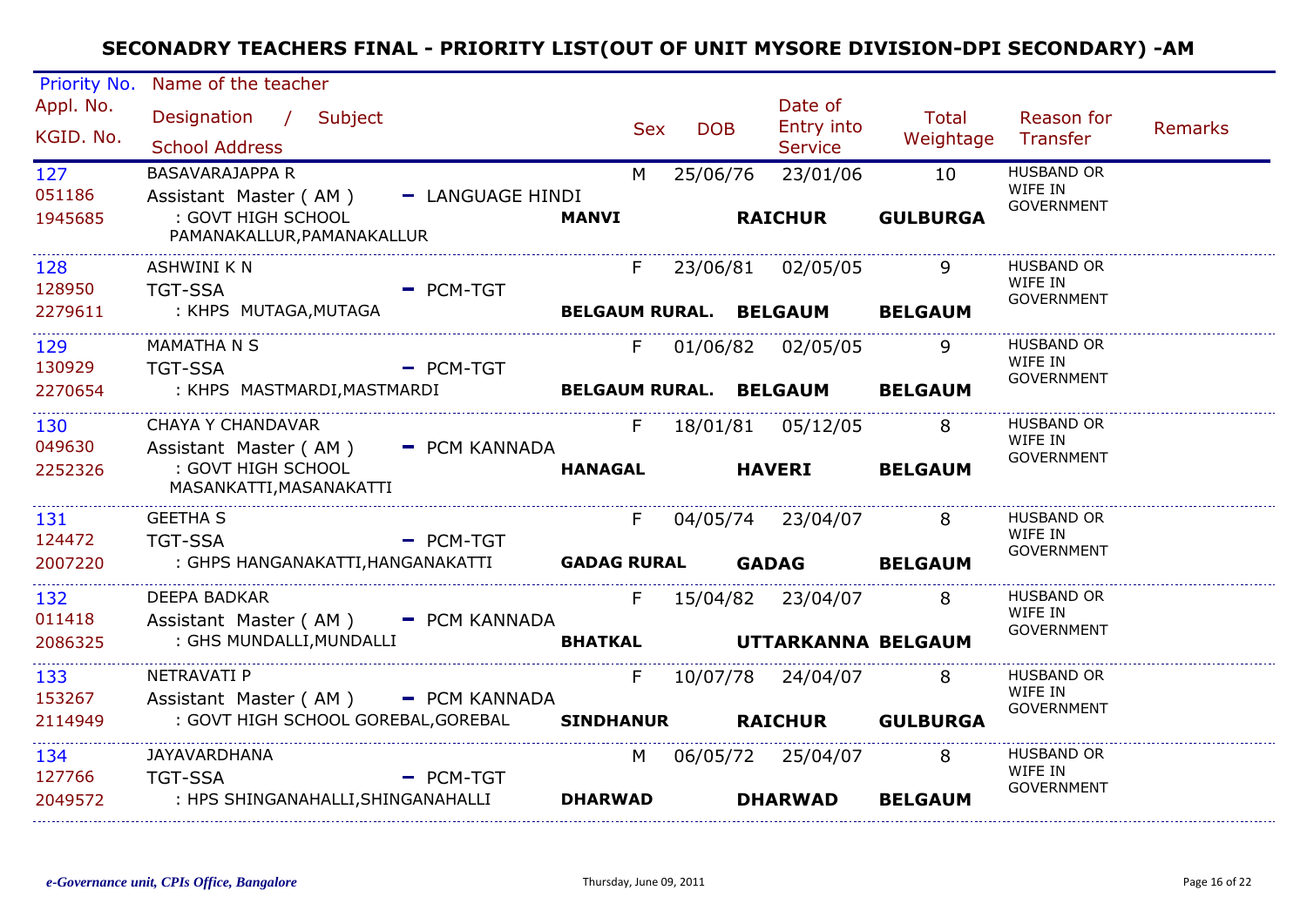| Priority No.                      | Name of the teacher                                                  |                    |            |                |                                         |                    |                                                   |                |
|-----------------------------------|----------------------------------------------------------------------|--------------------|------------|----------------|-----------------------------------------|--------------------|---------------------------------------------------|----------------|
| Appl. No.<br>KGID. No.            | Designation / Subject<br><b>School Address</b>                       |                    | <b>Sex</b> | <b>DOB</b>     | Date of<br>Entry into<br><b>Service</b> | Total<br>Weightage | Reason for<br>Transfer                            | <b>Remarks</b> |
| 135<br>098728                     | SARVAMANGALA<br>Assistant Master (AM)<br>- CBZ KANNADA               | F.                 |            | 24/05/72       | 27/04/07                                | 8                  | <b>HUSBAND OR</b><br>WIFE IN<br><b>GOVERNMENT</b> |                |
| 2078471                           | : GHS ARALERI, ARALERI                                               | <b>MALUR</b>       |            | <b>KOLAR</b>   |                                         | <b>BANGALORE</b>   |                                                   |                |
| 136<br>061448                     | SOWMYA D C<br><b>TGT-SSA</b><br>$=$ PCM-TGT                          | F.                 |            |                | 13/06/82 27/04/07                       | 8                  | <b>HUSBAND OR</b><br>WIFE IN                      |                |
| 2168912                           | : GOVT HPS HALADUR, HALADUR                                          | <b>BADAMI</b>      |            |                | <b>BAGALKOT</b>                         | <b>BELGAUM</b>     | <b>GOVERNMENT</b>                                 |                |
| 137<br>067127                     | NATARAJA M<br><b>TGT-SSA</b><br>$-$ PCM-TGT                          |                    |            |                | M 22/06/71 28/04/07                     | 8                  | <b>HUSBAND OR</b><br>WIFE IN                      |                |
| 2250613<br>______________________ | : GHPS MAKARI,MAKARI                                                 | <b>HIREKERUR</b>   |            |                | <b>HAVERI</b>                           | <b>BELGAUM</b>     | GOVERNMENT                                        |                |
| 138<br>052419                     | DAYANANDAMURTHY B C<br><b>TGT-SSA</b><br>$-$ PCM-TGT                 |                    |            |                | M 01/07/72 28/04/07                     | 8                  | <b>HUSBAND OR</b><br>WIFE IN                      |                |
| 2253207                           | : GHPS ARIKATTI,ARIKATTI                                             | <b>HIREKERUR</b>   |            |                | <b>HAVERI</b>                           | <b>BELGAUM</b>     | <b>GOVERNMENT</b>                                 |                |
| 139<br>238987                     | USHARANI D J<br><b>TGT-SSA</b><br>$=$ PCM-TGT                        | F.                 |            |                | 18/04/82 28/04/07                       | 8                  | <b>HUSBAND OR</b><br>WIFE IN                      |                |
| 1798127                           | : GHPS LINGADAHALLI,LINGADAHALLI                                     | <b>RANNEBENNUR</b> |            |                | <b>HAVERI</b>                           | <b>BELGAUM</b>     | <b>GOVERNMENT</b>                                 |                |
| 140<br>108803                     | <b>MAMATHA N</b><br><b>TGT-SSA</b><br>$=$ PCM-TGT                    | F                  |            |                | 22/07/74 03/05/07                       | $\sim$ 8           | <b>HUSBAND OR</b><br>WIFE IN                      |                |
| 2303408                           | : GHPS SEETHARAM THANDA,KAMALAPURA-TP HOSPET                         |                    |            | <b>BELLARY</b> |                                         | <b>GULBURGA</b>    | <b>GOVERNMENT</b>                                 |                |
| 141<br>117334                     | <b>VASUDHA S S</b>                                                   | F.                 |            |                | 14/03/83 07/05/07                       | 8                  | <b>HUSBAND OR</b><br>WIFE IN                      |                |
| 2264926                           | Assistant Master (AM) - PCM KANNADA<br>: GHS MARUTHIPURA,MARUTHIPURA | <b>HOSANAGAR</b>   |            |                | <b>SHIMOGA</b>                          | <b>BANGALORE</b>   | <b>GOVERNMENT</b>                                 |                |
| 142<br>226955                     | <b>KRISHNA ML</b><br>TGT-SSA<br>$-$ PCM-TGT                          | M                  |            |                | 25/08/76 11/07/05                       | 7.5                | <b>HUSBAND OR</b><br>WIFE IN                      |                |
| 2312408                           | : HPS SAIDAPUR,SAIDAPUR                                              | <b>NAVALGUND</b>   |            |                | <b>DHARWAD</b>                          | <b>BELGAUM</b>     | <b>GOVERNMENT</b>                                 |                |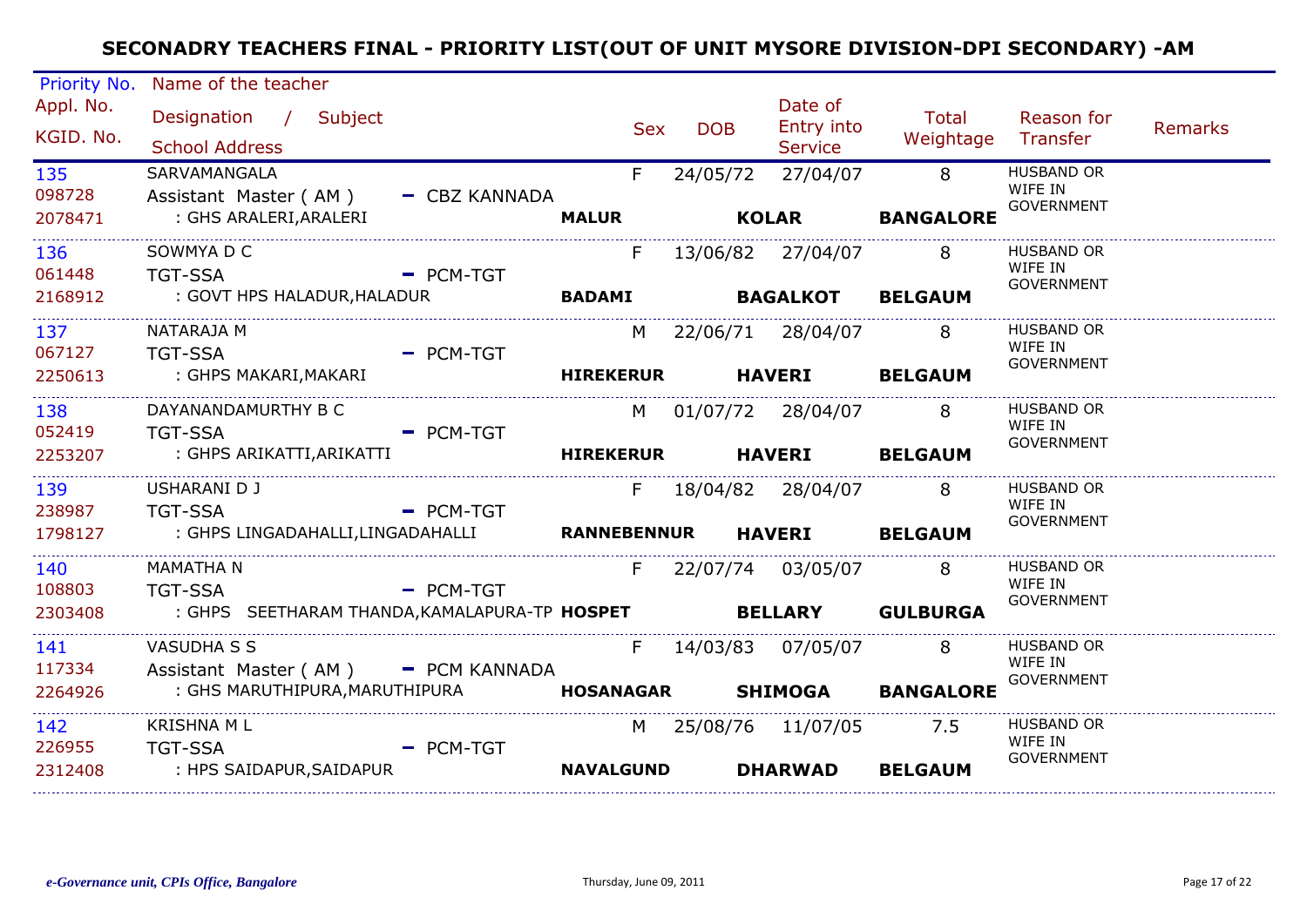| Priority No.                  | Name of the teacher                                                                                                                           |                                  |                                         |                      |                                                   |                |
|-------------------------------|-----------------------------------------------------------------------------------------------------------------------------------------------|----------------------------------|-----------------------------------------|----------------------|---------------------------------------------------|----------------|
| Appl. No.<br>KGID. No.        | Designation / Subject<br><b>School Address</b>                                                                                                | <b>DOB</b><br><b>Sex</b>         | Date of<br>Entry into<br><b>Service</b> | Total<br>Weightage   | Reason for<br>Transfer                            | <b>Remarks</b> |
| 143<br>106345<br>1934973      | VASANTHA KUMARI M<br>Assistant Master (AM) - CBZ KANNADA<br>: GPU COLLEGE FOR BOYS P.J EXTN, WARD NO DAVANAGERE(S) DAVANAGERE BANGALORE<br>21 | F.<br>15/03/80                   | 31/01/04                                | 6                    | <b>HUSBAND OR</b><br>WIFE IN<br><b>GOVERNMENT</b> |                |
| 144<br>177547<br>2306834      | NANJUNDAPPA S N<br><b>TGT-SSA</b><br>$=$ PCM-TGT<br>: GHPS A.MALLAPURA, CHOUDAPURA                                                            | M.<br><b>KUDLIGI</b>             | 24/07/74 02/06/07<br><b>BELLARY</b>     | 6<br><b>GULBURGA</b> | <b>HUSBAND OR</b><br>WIFE IN<br><b>GOVERNMENT</b> |                |
| 145<br>112795<br>2171637      | MAHADEVA SWAMY S<br><b>TGT-SSA</b><br>$-$ PCM-TGT<br>: GHPS KALKERI,KALKERA                                                                   | <b>GANGAVATHI</b>                | M 01/06/72 04/06/07<br>KOPPAL GULBURGA  | 6                    | <b>HUSBAND OR</b><br>WIFE IN<br>GOVERNMENT        |                |
| .<br>146<br>034208<br>2341595 | <b>BHASKAR B</b><br>$=$ PCM-TGT<br><b>TGT-SSA</b><br>: GHPS CHIKKAALAGUNDI,CHICKALAGUNDI                                                      | <b>RON</b>                       | M 25/12/78 06/06/07<br><b>GADAG</b>     | 6<br><b>BELGAUM</b>  | <b>HUSBAND OR</b><br>WIFE IN<br><b>GOVERNMENT</b> |                |
| 147<br>105459<br>2007243      | CHANDRASHEKAR K<br>$=$ PCM-TGT<br><b>TGT-SSA</b><br>: GHPS GUDDADBUDIHAL,GUDDADBUDIHAL                                                        | <b>MUNDARAGI GADAG</b>           | M 22/05/75 07/06/07                     | 6<br><b>BELGAUM</b>  | HUSBAND OR<br>WIFE IN<br><b>GOVERNMENT</b>        |                |
| 148<br>123611<br>1991619      | SAVITHA S<br>- LANGUAGE KANNADA<br>HM - KGBV<br>: GOVT HPS KASHAMPUR (C), KASHAMPUR(C)                                                        | <b>BIDAR</b>                     | F 10/06/74 13/06/07<br><b>BIDAR</b>     | 6<br><b>GULBURGA</b> | <b>HUSBAND OR</b><br>WIFE IN<br><b>GOVERNMENT</b> |                |
| 149<br>055317<br>2313603      | SATEESHA M<br><b>TGT-SSA</b><br>$=$ PCM-TGT<br>: HPS BHOGANUR, BHOGANUR                                                                       | <b>NAVALGUND</b>                 | M 16/04/79 13/06/07<br><b>DHARWAD</b>   | 6<br><b>BELGAUM</b>  | <b>HUSBAND OR</b><br>WIFE IN<br><b>GOVERNMENT</b> |                |
| 150<br>131204<br>2176002      | JAYASHEELA M D<br>Assistant Master (AM) - CBZ KANNADA<br>: GOVT.HS HIREKABBIGEE<br>G.HATTI, HIREKABBIGERE GOLLERHATTI                         | CHITRADURGA CHITRADURG BANGALORE | F 21/07/76 20/06/07                     | 6                    | <b>HUSBAND OR</b><br>WIFE IN<br><b>GOVERNMENT</b> |                |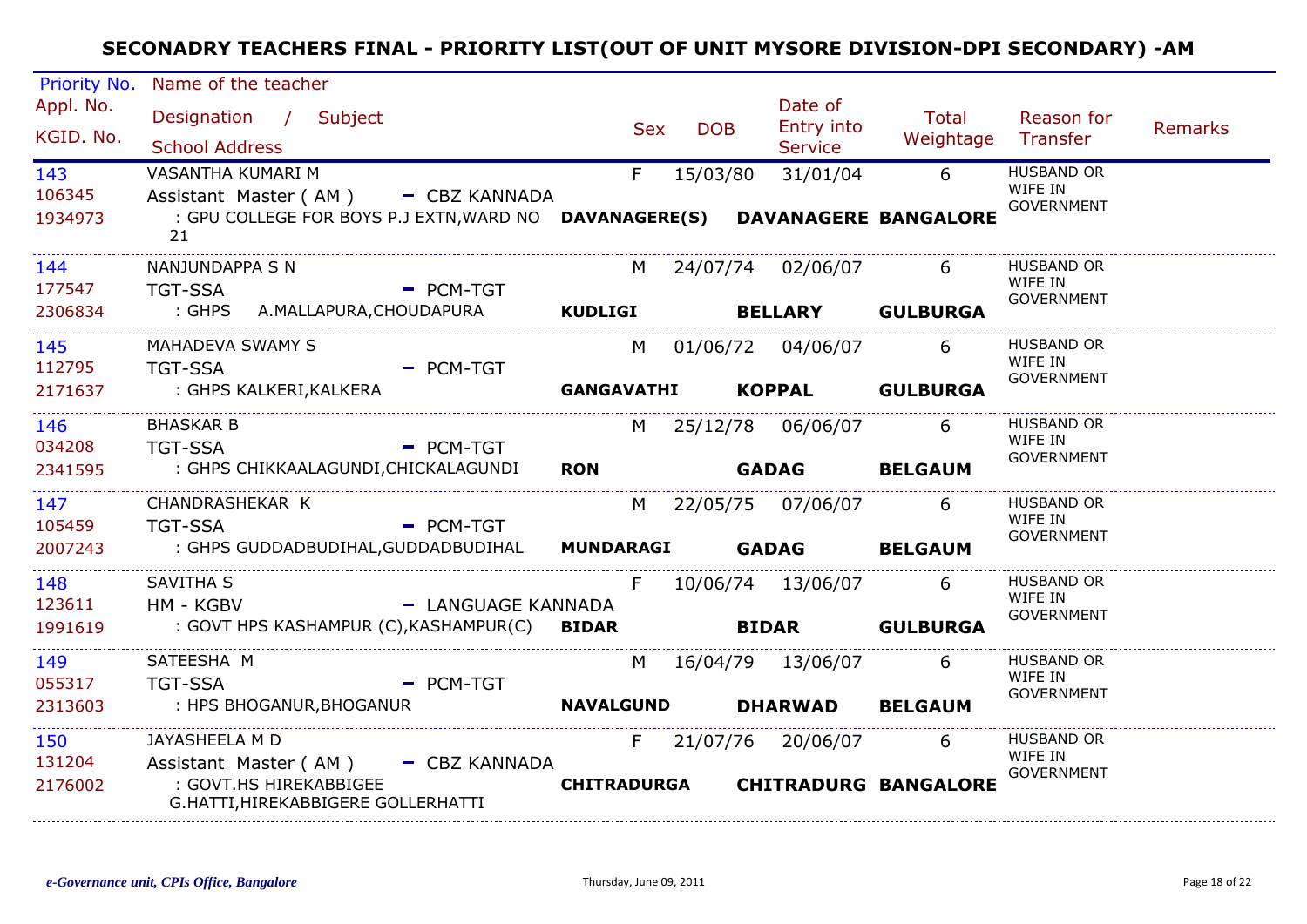| Priority No.           | Name of the teacher                                                                    |                  |            |                                         |                    |                              |                |
|------------------------|----------------------------------------------------------------------------------------|------------------|------------|-----------------------------------------|--------------------|------------------------------|----------------|
| Appl. No.<br>KGID. No. | Designation / Subject<br><b>School Address</b>                                         | <b>Sex</b>       | <b>DOB</b> | Date of<br>Entry into<br><b>Service</b> | Total<br>Weightage | Reason for<br>Transfer       | <b>Remarks</b> |
| 151                    | SHIVANNA S                                                                             | M                | 01/06/74   | 22/06/07                                | 6                  | <b>HUSBAND OR</b>            |                |
| 126918                 | <b>TGT-SSA</b><br>$=$ PCM-TGT                                                          |                  |            |                                         |                    | WIFE IN<br><b>GOVERNMENT</b> |                |
| 2313602                | : HPS NAIKANUR, NAIKANUR                                                               | <b>NAVALGUND</b> |            | <b>DHARWAD</b>                          | <b>BELGAUM</b>     |                              |                |
| 152                    | JANARDHANA B C                                                                         | M                |            | 20/07/76 22/06/07                       | 6                  | <b>HUSBAND OR</b>            |                |
| 054484                 | $=$ PCM-TGT<br><b>TGT-SSA</b>                                                          |                  |            |                                         |                    | WIFE IN<br><b>GOVERNMENT</b> |                |
| 2311429                | $\therefore$ HPS                                                                       | <b>KUNDAGOL</b>  |            | <b>DHARWAD</b>                          | <b>BELGAUM</b>     |                              |                |
|                        | KONKANAKURAHATTI, KONKANAKURAHATTI                                                     |                  |            |                                         |                    |                              |                |
| 153                    | JAYAPRADA U                                                                            | F.               |            | 27/07/80 23/06/07                       | 6                  | <b>HUSBAND OR</b><br>WIFE IN |                |
| 064054                 | Assistant Master (AM) - PCM KANNADA<br>: GOVT HIGH SCHOOL HIREANAJI, HIREANAJI BYADAGI |                  |            |                                         |                    | <b>GOVERNMENT</b>            |                |
| 1892025                |                                                                                        |                  |            | <b>HAVERI</b>                           | <b>BELGAUM</b>     |                              |                |
| 154                    | RAJESHWARI B NAYAK                                                                     | F.               |            | 21/05/84 25/06/07                       | 6                  | <b>HUSBAND OR</b><br>WIFE IN |                |
| 016925                 | <b>TGT-SSA</b><br>$=$ PCM-TGT                                                          |                  |            |                                         |                    | <b>GOVERNMENT</b>            |                |
| 2169751                | : GOVT HPS HIRENASABI, HIRENASABI                                                      | <b>BADAMI</b>    |            | <b>BAGALKOT</b>                         | <b>BELGAUM</b>     |                              |                |
| 155                    | SHIVANNA M                                                                             |                  |            | M 20/04/73 28/06/07                     | 6                  | <b>HUSBAND OR</b>            |                |
| 233439                 | <b>TGT-SSA</b><br>$=$ PCM-TGT                                                          |                  |            |                                         |                    | WIFE IN<br><b>GOVERNMENT</b> |                |
| 2341343                | : GHPS LAKAMAPUR,LAKHAMAPUR                                                            | <b>NARAGUND</b>  |            | <b>GADAG</b>                            | <b>BELGAUM</b>     |                              |                |
| 156                    | SADIQ AHAMED                                                                           |                  |            | M 01/06/79 28/06/07                     | 6                  | <b>HUSBAND OR</b>            |                |
| 013521                 | <b>TGT-SSA</b><br>$-$ PCM-TGT                                                          |                  |            |                                         |                    | WIFE IN<br><b>GOVERNMENT</b> |                |
| 2282311                | : GOVT HPS<br>SOMALINGADALLI, SOMALINGADALLI                                           | <b>CHINCHOLI</b> |            | <b>GULBARGA</b>                         | <b>GULBURGA</b>    |                              |                |
| 157                    | <b>GIRISHKUMAR A R</b>                                                                 | M                |            | 08/12/75 04/07/07                       | 6                  | <b>HUSBAND OR</b>            |                |
| 170810                 | <b>TGT-SSA</b><br>$PCM-TGT$                                                            |                  |            |                                         |                    | WIFE IN<br><b>GOVERNMENT</b> |                |
| 2311065                | : HPS YARINARAYANAPUR,YARINARAYANAPUR KUNDAGOL                                         |                  |            | <b>DHARWAD</b>                          | <b>BELGAUM</b>     |                              |                |
| 158                    | <b>ASHA</b>                                                                            | F.               |            | 12/09/82 04/07/07                       | 6                  | <b>HUSBAND OR</b>            |                |
| 118208                 | Assistant Master (AM)<br>- PCM KANNADA                                                 |                  |            |                                         |                    | WIFE IN<br><b>GOVERNMENT</b> |                |
| 2265467                | : GHS NITTURU, NITTURU                                                                 | <b>HOSANAGAR</b> |            | <b>SHIMOGA</b>                          | <b>BANGALORE</b>   |                              |                |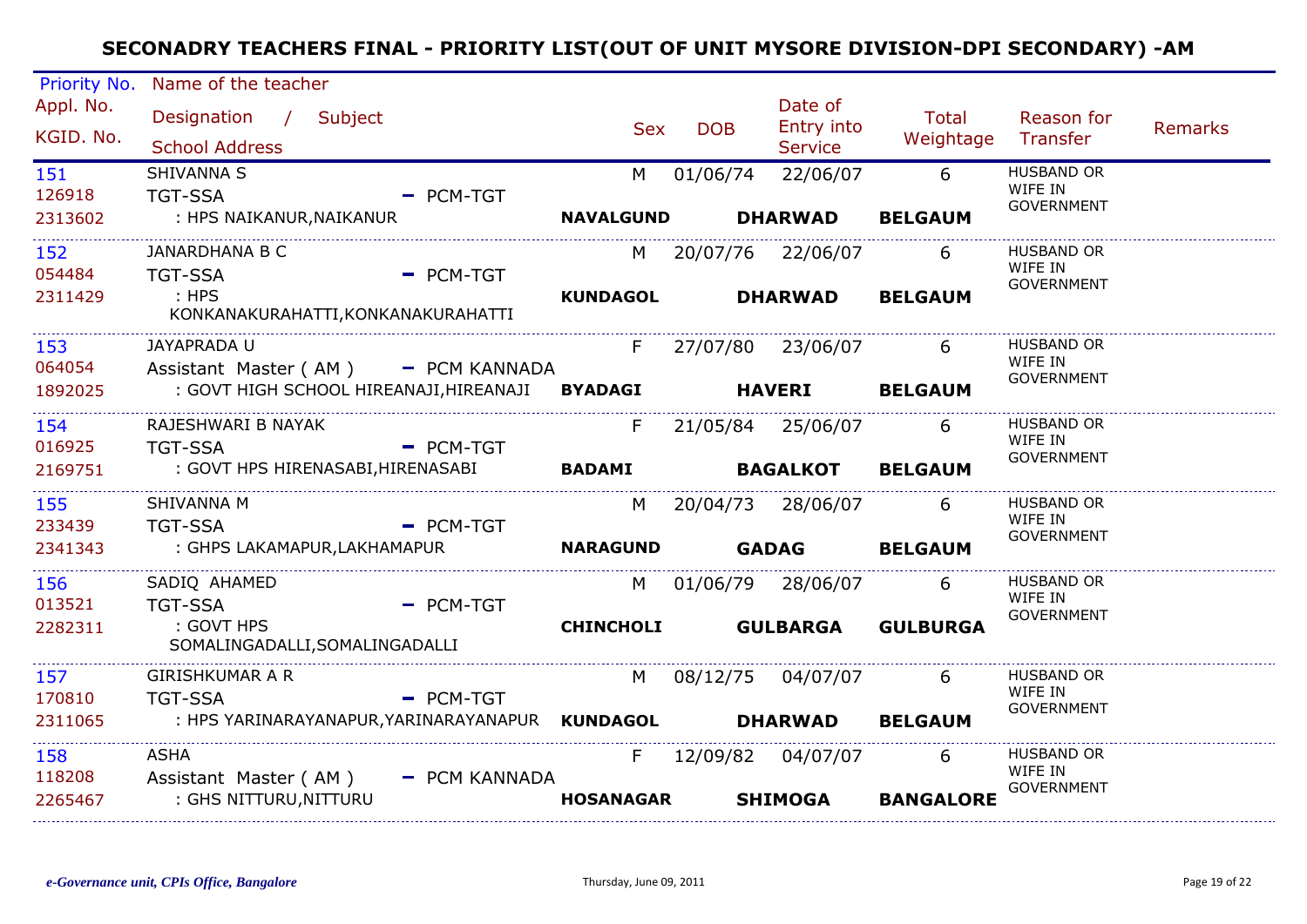| Priority No.           | Name of the teacher                            |             |                        |                 |                                  |                             |                              |         |
|------------------------|------------------------------------------------|-------------|------------------------|-----------------|----------------------------------|-----------------------------|------------------------------|---------|
| Appl. No.<br>KGID. No. | Designation / Subject<br><b>School Address</b> |             | <b>Sex</b>             | <b>DOB</b>      | Date of<br>Entry into<br>Service | Total<br>Weightage Transfer | Reason for                   | Remarks |
| 159                    | <b>JANARDHANA K S</b>                          |             |                        |                 | M 20/07/71 05/07/07              | $6\overline{6}$             | <b>HUSBAND OR</b>            |         |
| 111257                 | <b>TGT-SSA</b>                                 | $-$ PCM-TGT |                        |                 |                                  |                             | WIFE IN                      |         |
| 2006307                | : GHPS BUDIHAL, BUDIHAL                        |             |                        |                 | <b>MUNDARAGI GADAG</b>           | <b>BELGAUM</b>              | <b>GOVERNMENT</b>            |         |
| 160                    | PARAMESHA Y P                                  |             |                        |                 | M 18/07/79 05/07/07              | 6                           | <b>HUSBAND OR</b>            |         |
| 233637                 | - PCM-TGT<br><b>TGT-SSA</b>                    |             |                        |                 |                                  |                             | WIFE IN                      |         |
| 2007367                | : GHPS GURLAKATTI,GURLAKATTI                   |             | NARAGUND GADAG BELGAUM |                 |                                  |                             | <b>GOVERNMENT</b>            |         |
| 161                    | POORNA J V                                     |             | F.                     |                 | 22/05/75 06/07/07                | 6                           | HUSBAND OR                   |         |
| 044048                 | <b>Example 2</b> PCM-TGT<br><b>TGT-SSA</b>     |             |                        |                 |                                  |                             | WIFE IN                      |         |
| 2370019                | : GOVT HPS BELAVALKOPPA,BELVALAKOPPA           |             | <b>BADAMI</b>          |                 | <b>BAGALKOT</b>                  | <b>BELGAUM</b>              | <b>GOVERNMENT</b>            |         |
| 162                    | SIDDAPPAJI B                                   |             |                        |                 | M 24/04/77 07/07/07              | 6                           | HUSBAND OR                   |         |
| 047673                 | <b>TGT-SSA</b><br>- PCM-TGT                    |             |                        |                 |                                  |                             | WIFE IN                      |         |
| 2006292                | : GHPS GULAGUNDI,GULGUNDI                      |             | <b>RON</b>             |                 | <b>GADAG</b>                     | <b>BELGAUM</b>              | GOVERNMENT                   |         |
| 163                    | MANJUNATHA MG                                  |             |                        |                 | M 05/05/78 07/07/07              | -6                          | HUSBAND OR                   |         |
| 043687                 | <b>TGT-SSA</b>                                 | $-$ PCM-TGT |                        |                 |                                  |                             | WIFE IN<br><b>GOVERNMENT</b> |         |
| 2006293                | : GHPS BHOPALAPUR, BHOPALAPUR                  |             | <b>RON</b>             |                 | GADAG BELGAUM                    |                             |                              |         |
| 164                    | SAVITA TANDEL                                  |             | F                      |                 | 15/06/80  10/07/07               | 6                           | HUSBAND OR                   |         |
| 134238                 | <b>TGT-SSA</b>                                 | $-$ PCM-TGT |                        |                 |                                  |                             | WIFE IN<br><b>GOVERNMENT</b> |         |
| 2222954                | : GOVT HPS HUNAKUNTI,HUNAKUNTI                 |             |                        |                 | MUDDEBIHAL BIJAPUR BELGAUM       |                             |                              |         |
| 165                    | SHIVAKUMAR N                                   |             | M                      |                 | 15/05/73  13/07/07               | -6                          | HUSBAND OR                   |         |
| 046011                 | <b>Example 2</b> PCM-TGT<br><b>TGT-SSA</b>     |             |                        |                 |                                  |                             | WIFE IN<br><b>GOVERNMENT</b> |         |
| 2370968                | : GOVT HPS NANDAGAON, NANDGAON                 |             | <b>MUDHOL</b>          | <b>BAGALKOT</b> |                                  | <b>BELGAUM</b>              |                              |         |
| 166                    | <b>VIKASA KUMAR Y</b>                          |             |                        |                 | M 25/06/81 13/07/07              | 6                           | <b>HUSBAND OR</b>            |         |
| 076851                 | <b>Example 2 PCM-TGT</b><br><b>TGT-SSA</b>     |             |                        |                 |                                  |                             | WIFE IN<br><b>GOVERNMENT</b> |         |
| 2274242                | : K.H.P.S.,VIJAYANAGAR                         |             | <b>CHIKODI</b>         |                 | <b>CHIKKODI</b>                  | <b>BELGAUM</b>              |                              |         |
| 167                    | CHENNAPPA GOWDA P                              |             | M                      |                 | 01/06/73 17/07/07                | 6                           | <b>HUSBAND OR</b>            |         |
| 087552                 | <b>TGT-SSA</b>                                 | $=$ PCM-TGT |                        |                 |                                  |                             | WIFE IN<br><b>GOVERNMENT</b> |         |
| 2168676                | : GOVT HPS KHAJI BILAGI,KAJIBILAGI             |             |                        |                 | <b>JAMAKHANDI BAGALKOT</b>       | <b>BELGAUM</b>              |                              |         |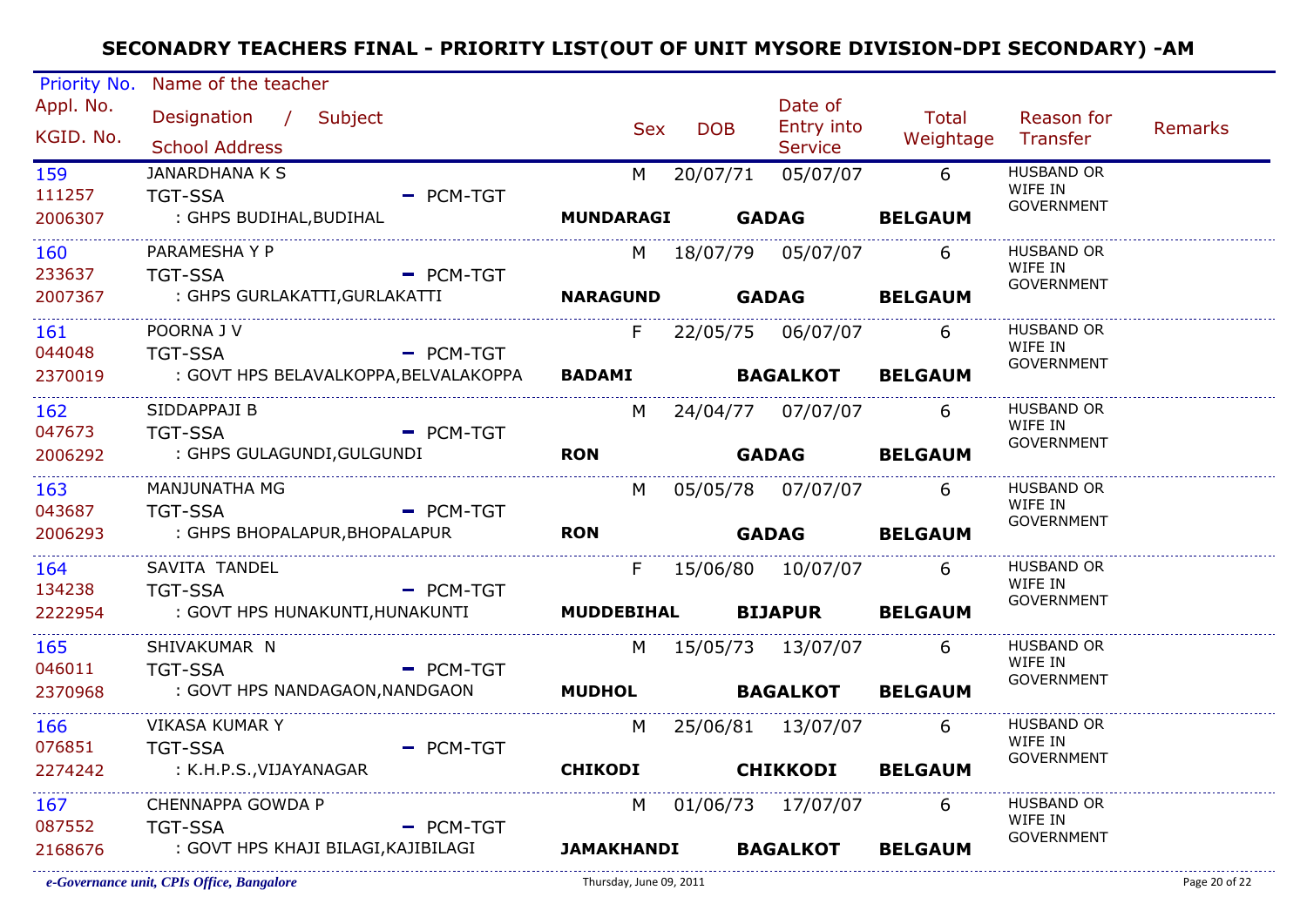| Priority No.             | Name of the teacher                                                                    |                                                                                                                   |                    |     |            |                                            |                                            |                                                   |         |
|--------------------------|----------------------------------------------------------------------------------------|-------------------------------------------------------------------------------------------------------------------|--------------------|-----|------------|--------------------------------------------|--------------------------------------------|---------------------------------------------------|---------|
| Appl. No.<br>KGID. No.   | Designation / Subject<br><b>School Address</b>                                         |                                                                                                                   |                    | Sex | <b>DOB</b> | Date of<br>Entry into<br><b>Service</b>    | Total<br>Weightage                         | Reason for<br>Transfer                            | Remarks |
| 168<br>176650<br>2169136 | <b>MADHUSUDHAN S</b><br><b>TGT-SSA</b><br>: GOVT HPS HONNIHAL,HONNIHAL                 | $=$ PCM-TGT                                                                                                       | <b>BILAGI</b>      | M   | 25/04/80   | 17/07/07<br><b>BAGALKOT</b>                | 6<br><b>BELGAUM</b>                        | <b>HUSBAND OR</b><br>WIFE IN<br><b>GOVERNMENT</b> |         |
| 169<br>004136<br>2270419 | SATHEESHA B S<br>TGT-SSA<br>: K.L.P.S.,PUDKALKATTI                                     | $=$ PCM-TGT                                                                                                       |                    | M   |            | 13/07/80 24/07/07<br><b>GOKAK CHIKKODI</b> | 6<br><b>BELGAUM</b>                        | <b>HUSBAND OR</b><br>WIFE IN<br>GOVERNMENT        |         |
| 170<br>168444<br>2167545 | SHIVANNA M S<br><b>TGT-SSA</b><br>: GOVT HPS BISANAL,BISANAL                           | - PCM-TGT                                                                                                         |                    | M   |            | 20/07/75 03/09/07                          | 6<br>BILAGI BAGALKOT BELGAUM               | <b>HUSBAND OR</b><br>WIFE IN<br>GOVERNMENT        |         |
| 171<br>020896<br>2362491 | <b>HEMA B D</b><br>Assistant Master (AM) - CBZ KANNADA<br>: GHS KADALAVENI, KADALAVENI |                                                                                                                   |                    | F   |            |                                            | 4.5<br>GOWRIBIDANUR CHIKKABALLA BANGALORE  | <b>HUSBAND OR</b><br>WIFE IN<br><b>GOVERNMENT</b> |         |
| 172<br>128930<br>2082664 | GOVINDAIAH<br>: GJC BAGEPALLI, WARD NO:10                                              | Assistant Master (AM) - LANGUAGE SANSKRIT                                                                         |                    |     |            | M 07/07/72 23/06/07                        | 3<br>BAGEPALLY CHIKKABALLA BANGALORE       | <b>HUSBAND OR</b><br>WIFE IN<br><b>GOVERNMENT</b> |         |
| 173<br>154452<br>1091875 | VIJAYA LAKSHMI M<br>: GHS BANDI HATTI(W), WARD 29                                      | Assistant Master (AM) - PCM KANNADA                                                                               |                    |     |            | F 29/06/62 08/09/86                        | 23<br><b>BELLARY WEST BELLARY GULBURGA</b> | <b>OTHER CASES</b><br><b>WOMEN</b>                |         |
| 174<br>052156<br>1317984 | S THIPPESWAMY                                                                          | Assistant Master (AM) - CBZ KANNADA<br>: GOVT. COMP. H.S MUDHADADI, MUDAHADADI DAVANAGERE(S) DAVANAGERE BANGALORE |                    |     |            | M 14/07/64 11/11/94                        | 32                                         | OTHER CASES MEN                                   |         |
| 175<br>123220<br>1319934 | <b>SURESHAR</b><br>Assistant Master (AM) - PCM KANNADA<br><b>TOWN</b>                  | : GJC BOYS CHANNAPATNA, CHANNAPATNA                                                                               | <b>CHANNAPATNA</b> |     |            | M 10/03/63 10/11/94                        | 23<br><b>RAMANAGARA BANGALORE</b>          | OTHER CASES MEN                                   |         |